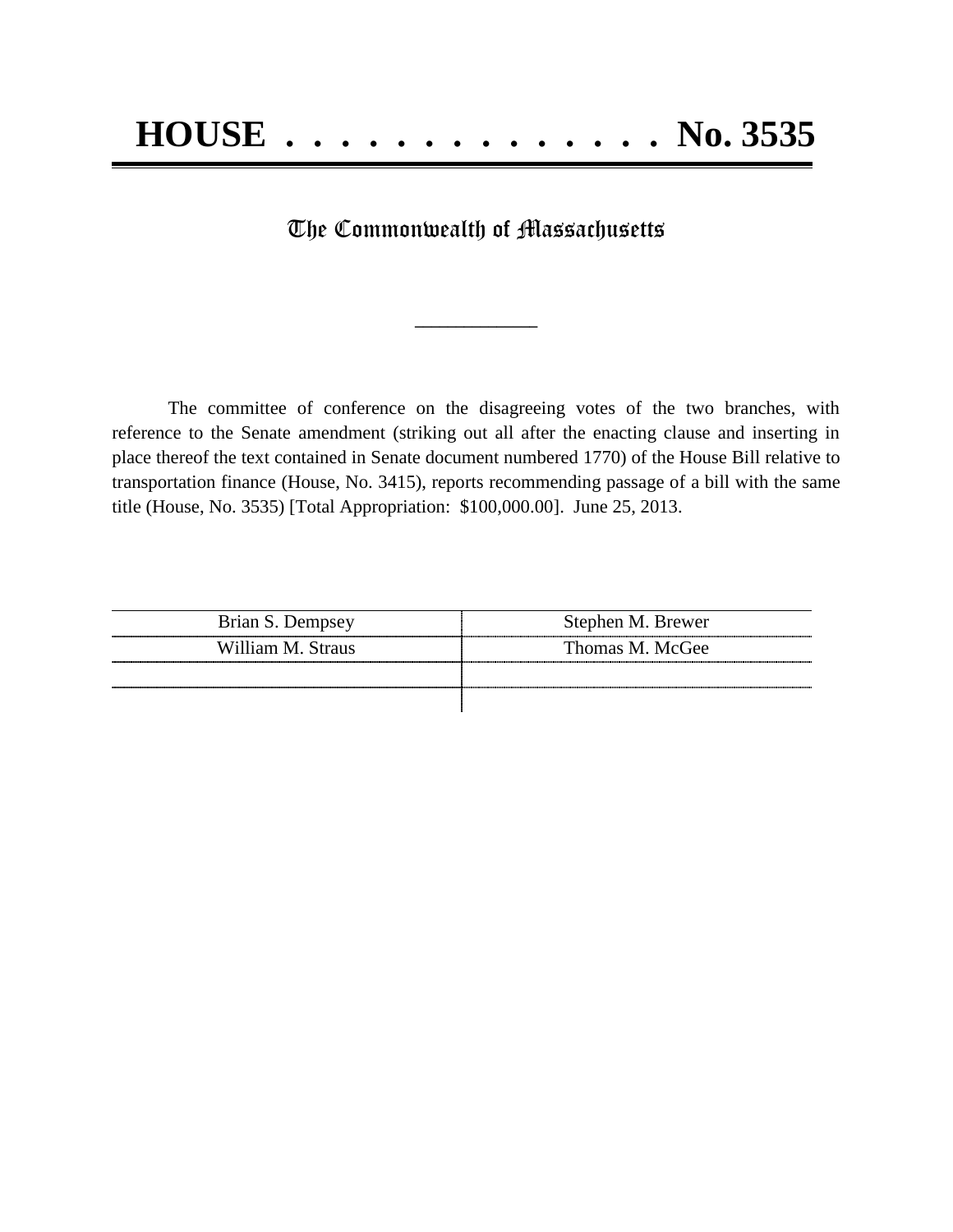## The Commonwealth of Massachusetts

**\_\_\_\_\_\_\_\_\_\_\_\_\_\_\_ In the Year Two Thousand Thirteen \_\_\_\_\_\_\_\_\_\_\_\_\_\_\_**

An Act relative to transportation finance.

*Whereas,* The deferred operation of this act would tend to defeat its purpose, which is to immediately make available monies for transportation financing in the fiscal year beginning July 1, 2013 and to make certain changes in law, therefore, it is hereby declared to be an emergency law, necessary for the immediate preservation of the public convenience.

*Be it enacted by the Senate and House of Representatives in General Court assembled, and by the authority of the same, as follows:*

 SECTION 1. To provide for certain unanticipated obligations of the commonwealth, to provide for an alteration of purpose for current appropriations, and to meet certain requirements of law, for fiscal year 2013 the sum set forth in section 2A is hereby appropriated from the Commonwealth Transportation Fund, for the several purposes and subject to the conditions specified in said section 2A, and subject to laws regulating the disbursement of public funds. For the purpose of making available in fiscal year 2013 balances of appropriations which otherwise would revert on June 30, 2013. SECTION 2A. TRANSPORTATION *Department of Transportation* 1595-6367 For the transportation performance and asset management advisory council to assist with the development of a statewide integrated performance and asset 13 management system pursuant to sections 12 and 12A of chapter 6C of the General Laws; provided further, that any unexpended funds in this item at the end of fiscal year 2013 shall not revert and shall be made available for the purposes of this item until June 30, 2014..………………………....\$100,000 Commonwealth Transportation Fund 100%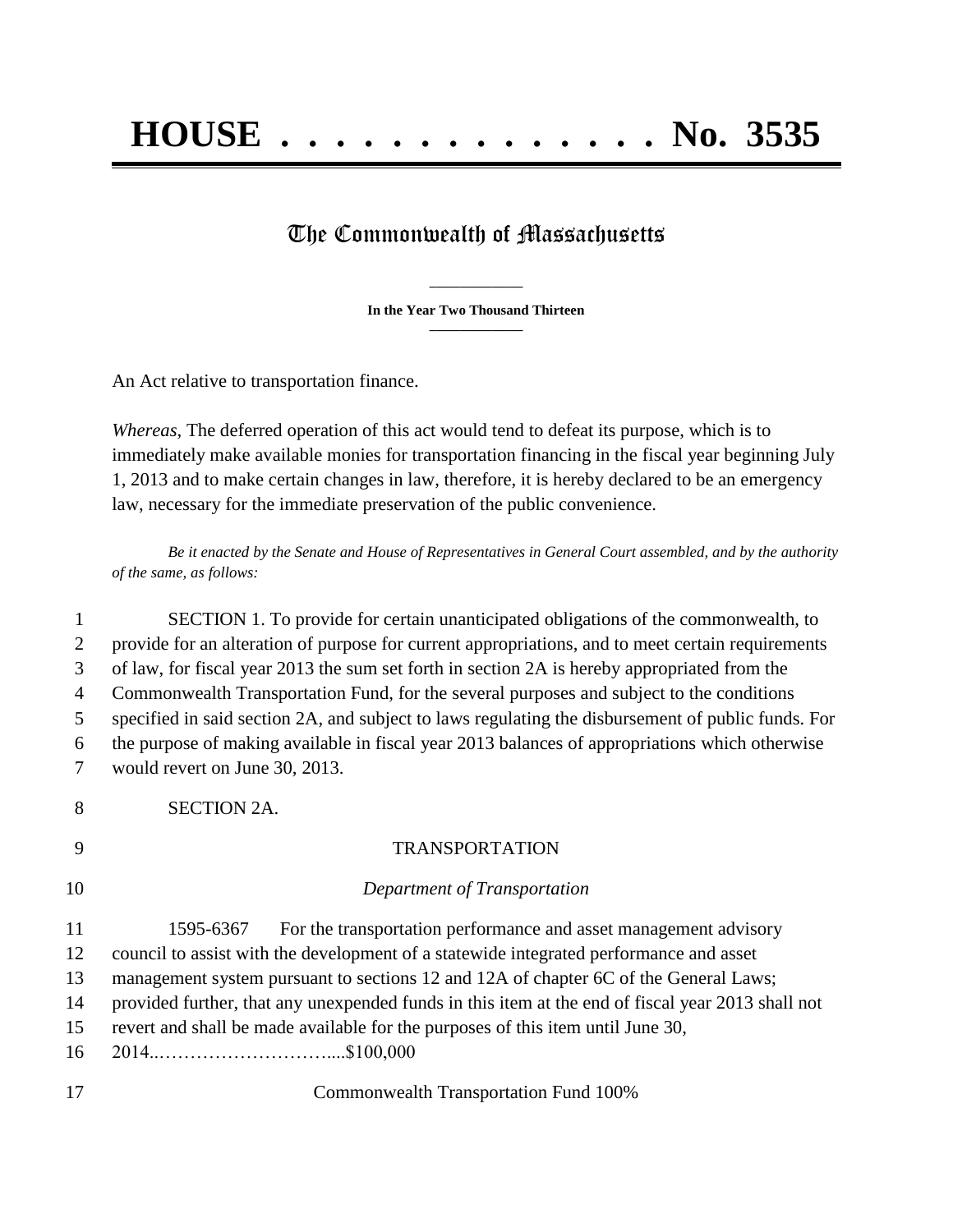SECTION 3. Section 3 of chapter 6C of the General Laws, as appearing in the 2010 Official Edition, is hereby amended by striking out, in lines 73 to 78, inclusive, the words "the department shall convene at least 2 public hearings, each to be held in a community within the turnpike corridor, at least 30 days prior to the effective date of any proposed change in toll structure on the turnpike and shall allow for a 1-week comment period, after each such hearing, during which written testimony and comments shall be accepted" and inserting in place thereof the following words:- prior to revising the toll structure, the department shall publish a report on its website that sets forth the fiscal alternatives that were examined in lieu of revising the toll structure and detail the reasons why such alternatives were not viable fiscal options; provided further, that the department shall then convene at least 2 public hearings, each to be held in a community within the turnpike corridor or within the metropolitan highway system, as appropriate, at least 30 days before the effective date of any proposed change in toll structure on the turnpike or metropolitan highway system, as appropriate, and shall allow for a 1-week comment period after each such hearing during which written testimony and comments shall be accepted;

 SECTION 4. Said chapter 6C is hereby amended by inserting after section 6 the following section:-

 Section 6A. Notwithstanding any general or special law to the contrary, the goals established by the office of performance management and innovation under subsection (b) of section 6 shall include, but not be limited to: (1) for the division of highways, the reduction of commuting times by at least 10 per cent in each region for each rolling 5-year period, after adjusting for seasonal variations and for changes in the economic activity in the region; (2) for the division of highways, the reduction of fatalities by at least 10 per cent for each rolling 5-year period; (3) for the division of highways, the reduction of the accident rate by at least 10 per cent for each rolling 5-year period; (4) for the division of highways, the reduction of the administrative disbursement rate per mile by at least 10 per cent for each rolling 5-year period; (5) for the division of highways, increasing the maintenance disbursements per mile by at least the same total dollar amount as the total dollar amount saved by the reduction of the administrative disbursement rate per mile under the clause (4), for each corresponding 5-year period; (6) for the Mass Transit division, a decrease in the urban transit bus fleet age for each transit authority of at least 10 per cent for each rolling 5-year period; (7) for the Mass Transit division, a reduction of fatalities as a result of transit accidents in each transit authority by at least 10 per cent for each rolling 5-year period; (8) for the Mass Transit division, an increase in the farebox recovery ratio of at least 10 per cent for each transit authority for each rolling 5-year period; (9) for the Mass Transit division, an increase in the on-time performance percentage for each transit authority of at least 2 per cent for each rolling 5-year period, until that percentage reaches 98 per cent; and (10) for the Mass Transit division, an increase of at least 5 per cent in the revenue miles per active vehicle reported to the Federal Transit Administration for each transit authority for each rolling 5-year period.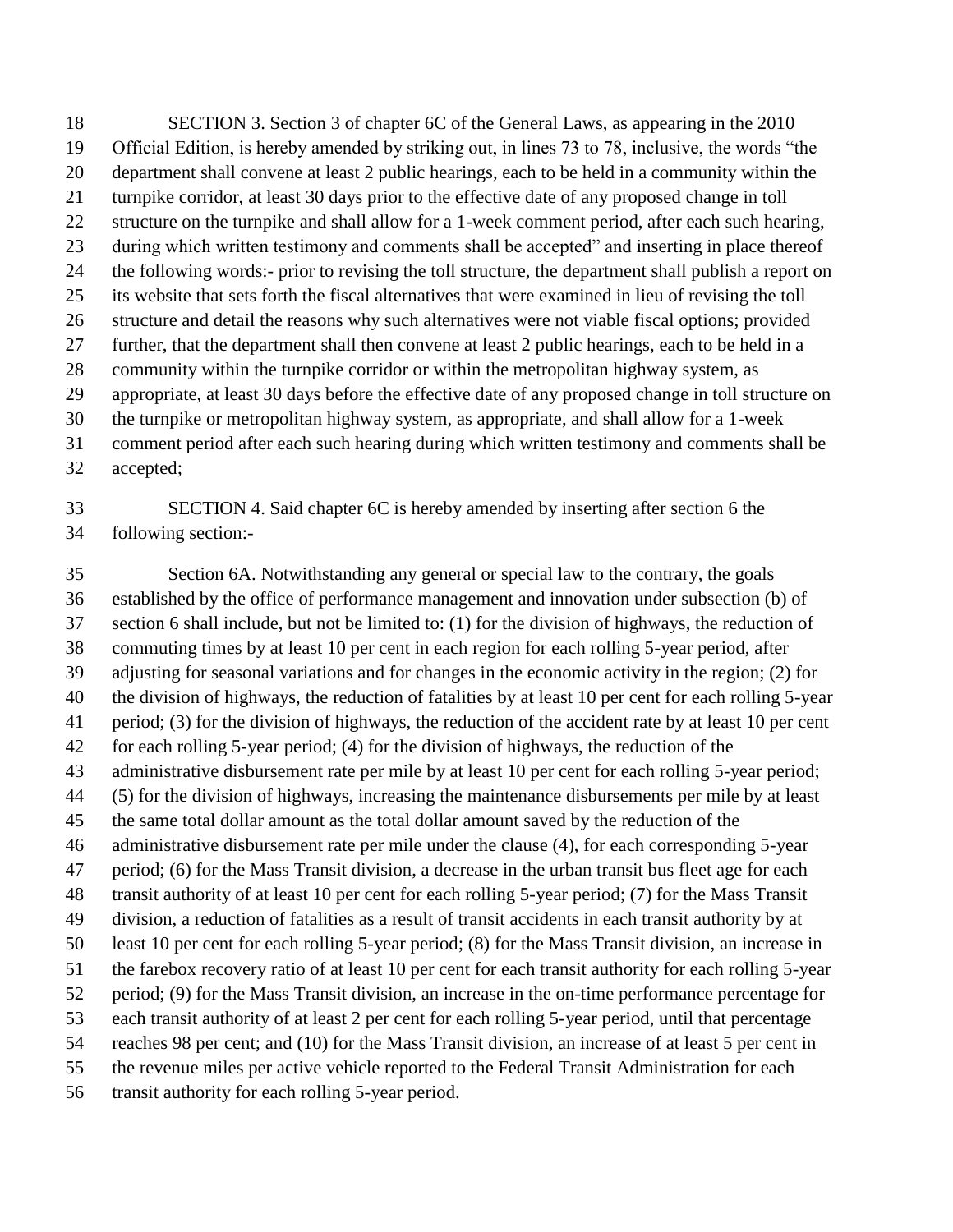- SECTION 5. Subsection (e) of section 9 of chapter 6C of the General Laws, as appearing in section 1 of chapter 132 of the acts of 2012, is hereby amended by adding the following sentence:-The secretary shall make the annual report and all such reports from previous years available on the department's website.
- SECTION 6. Section 10 of said chapter 6C, as appearing in the 2010 Official Edition, is hereby amended by adding the following paragraph:-
- The office of transportation planning shall work in collaboration with the public-private partnership infrastructure oversight commission and provide the oversight commission information and updates on research, surveys, studies and future transportation projects.
- SECTION 7. Section 11 of chapter 6C of the General Laws, as so appearing, is hereby amended by striking the second sentence and inserting in place thereof the following sentence:-
- The plan shall be consistent with the project selection criteria as established by section 11A.
- SECTION 8. The first paragraph of section 11 of said chapter 6C, as so appearing, is hereby amended by inserting after the third sentence the following sentence:- The plan shall include a toll feasibility analysis in the evaluation of all highway, road and bridge projects.
- SECTION 9. Section 11 of said chapter 6C, as so appearing, is hereby amended by inserting after the word "finance", in lines 18 and 19, the following words:- , the public-private partnership infrastructure oversight commission.
- SECTION 10. Section 11 of said chapter 6C, as so appearing, is hereby amended by inserting at the end thereof the following paragraph:-
- The long range transportation plan developed by the secretary of transportation under this section shall provide that no less than \$100,000,000 shall annually be spent for the construction and reconstruction of municipal ways as described in clause (b) of the second paragraph of section 4.
- SECTION 11. Said chapter 6C is hereby further amended by inserting after section 11 the following section:-
- Section 11A. (a) In order to provide a fair and transparent effort to maintain and repair the transportation assets within the commonwealth, there shall be a project selection advisory council which shall be charged with developing a uniform project selection criteria to be used in the development of a comprehensive state transportation plan as required by section 11.
- (b) The council shall consist of the following members: the secretary or the secretary's designee, who shall serve as chair; 3 members to be appointed by the governor, 1 of whom shall have practical experience in transportation planning and policy, 1 of whom shall be a registered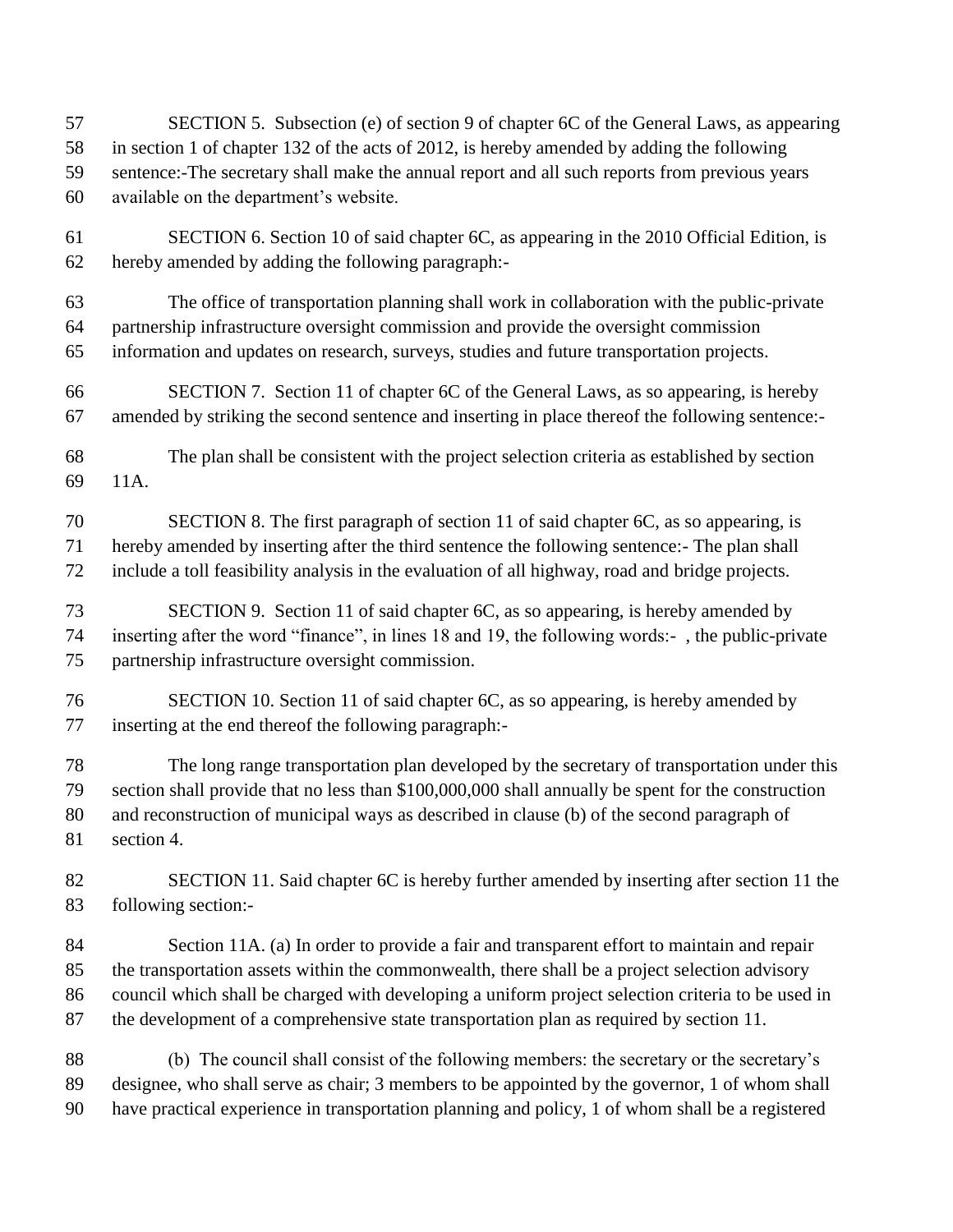civil engineer with at least 10 years' experience and 1 of whom shall be a member of a regional planning agency; 1 member to be appointed by the president of the senate, who shall be an expert in the field of transportation finance; 1 member to be appointed by the minority leader of the senate, who shall be a member of the construction industry; 1 member to be appointed by the speaker of the house of representatives, who shall be a representative of a transportation consumer organization or other public interest organization; 1 member to be appointed by the minority leader of the house of representatives, who shall be a member of a business association; and a representative of the Massachusetts Municipal Association. The department shall provide the council with qualified administrative staff and the regional planning agencies may provide qualified technical assistance to the council.

 (c) The project selection criteria developed under this section shall include a project priority formula or other data-driven process that shall include, but not be limited to, the following factors: engineering; condition of existing assets; safety; economic impact; regional priorities; and the anticipated cost of the project. The council may divide projects into several categories including, but not limited to: preservation and maintenance of existing assets; modernization of existing assets that improve safety; expansion projects that add to the existing system; and local construction. The factors chosen by the council may be weighted to prioritize specific factors and such weighting of factors may differ by project category as determined by the council.

 (d) The council shall conduct at least 6 public hearings, 1 in each of the department's highway districts, before final approval of the project selection criteria. The council shall provide interested persons with an opportunity to submit their views orally and in writing and the department may create and maintain a website to allow members of the public to submit comments electronically and to review comments submitted by others. The council shall provide notice of each public hearing by publication in a newspaper of general circulation in the highway district in which the hearing is to be located in each of 2 successive weeks, the first publication to be at least 14 days before the day of the hearing and, if feasible, by posting a notice in a conspicuous place in the cities or towns with the highway district for at least the 14 consecutive days immediately prior to the day of the hearing.

- 120 SECTION 12. Said chapter 6C is hereby further amended by inserting after section 12 the following section:-
- Section 12A. (a) As used in this section, the following words shall, unless the context clearly requires otherwise, have the following meanings:-
- "Performance and asset management system", the permanent, comprehensive and
- integrated system, developed by the department pursuant to section 12, that requires the
- operation, maintenance, upgrade and expansion of all transportation assets, that are cost-
- effectively administered throughout their lifecycle, by continuously updating physical inventory,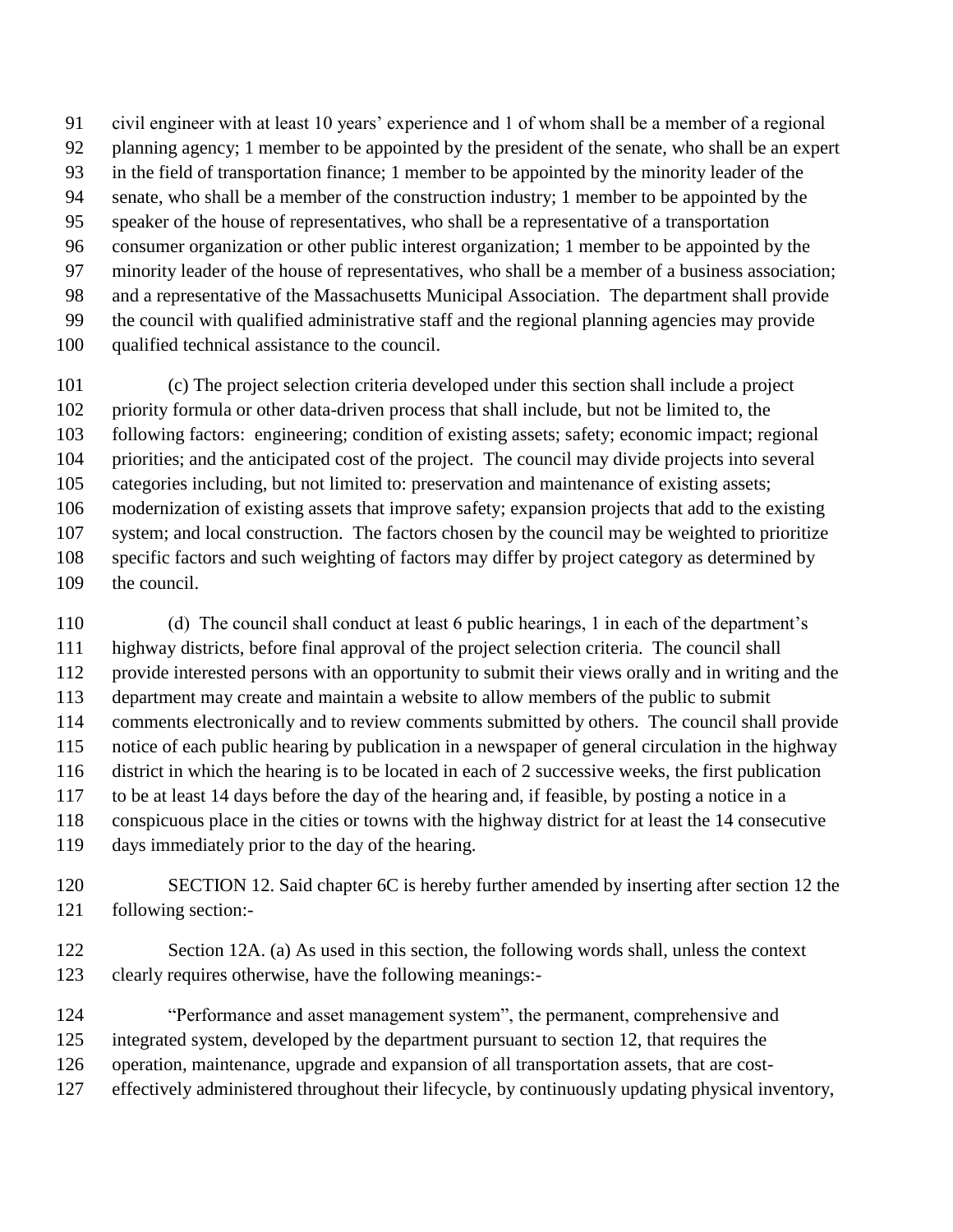- condition assessments and performance information. The system shall establish goals, metrics and outcomes to measure transportation performance pursuant to section 6.
- "Council", the transportation performance and asset management advisory council created under this section.

 "Local transportation agency", the city, town, or other governmental entity's department of transportation or public works that has jurisdiction over the transportation assets in that city, town or entity and that receives state or federal funding.

 "Transportation assets", capital assets, including but not limited to, any city, town, county or state highway, road, street, pavement, parkway, facilities, structures, construction and maintenance equipment, vehicles, real estate, materials, corporate data and information, equipment, rolling stock, infrastructure and facilities for use in public transportation; ground and water transportation facilities and equipment; and any rights-of-way, bridges, tunnels, railroad highway crossings, drainage structures, signs and guardrails.

 (b) In order to provide a coordinated, unified effort on the stewardship and performance of transportation assets within the commonwealth, there shall be a transportation performance and asset management advisory council charged with advising the board on the creation of a 144 performance and asset management system pursuant to section 12.

 The council shall consist of the secretary, who shall serve as chair, and the following members as appointed by the secretary: 2 members of the board, 2 members from the Massachusetts Municipal Association, 2 members from different regional planning agencies, 1 member from the construction industry, and 1 member from a business association. Each member shall be appointed for a term of 3 years. The council may appoint a technical assistance panel, to serve in an advisory, non-binding capacity, comprised of transportation planning, construction and engineering associations. The council shall determine the scope of research and assign projects to the technical assistance panel as necessary in the development of statewide policies. The department shall provide the council with qualified administrative staff and the regional planning agencies may provide qualified technical assistance to the council.

 (c) The council shall review the performance measurement criteria required for the performance and asset management system pursuant to subsection (b) of section 6 and the long- term statewide transportation plan required by section 30. The council shall make a report to the board on the following: (i) improvements that can be made to ensure comprehensive multi-modal transportation planning and analysis, (ii) additional performance metrics, such as enterprise-wide measures across modes, contract management, procurement, project controls, financials, organizational and prioritization outcomes, and (iii) economic development impacts, and benchmarks against performance by other states and countries. The council shall make recommendations on the processes and tools needed to implement a strategy for the performance and asset management system.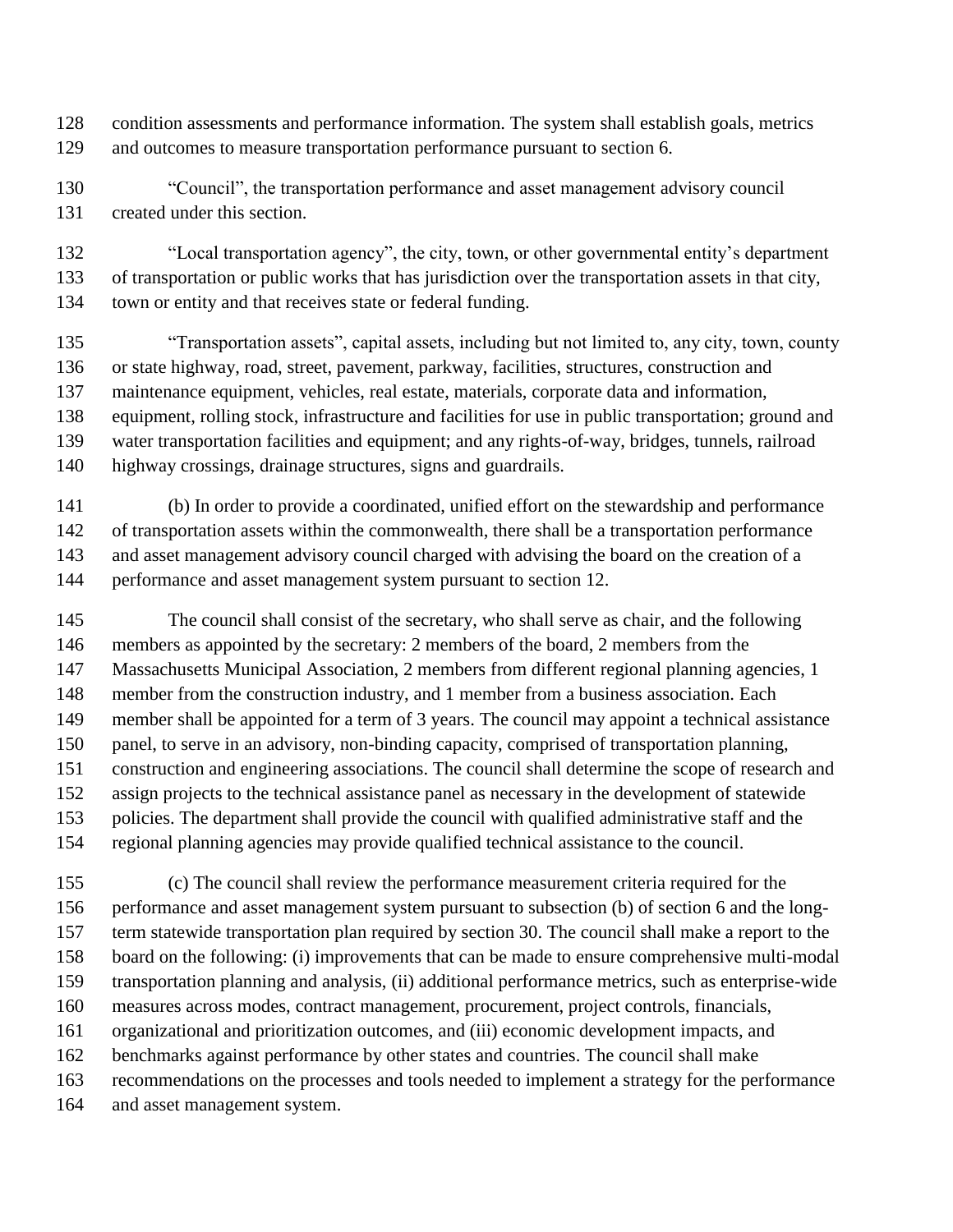(d) The council shall present minimum standards and guidelines delineating standardized data and information that shall be contained in the performance and asset management system, including the complete integration of transit, highway, aeronautics, water and port assets, and the possible inclusion of municipal roadways. The minimum standards shall include: (i) the keeping of accurate and uniform records of real transportation assets, (ii) the mileage and condition of each road and bridge system under various jurisdictions, (iii) the receipts and disbursements of road, street and transit funds, (iv) a multiyear compilation of projects anticipated to be contracted for or by the department or local transportation agencies that are funded in whole or in part with state or federal funds, and (v) any other categories established by the council. The council shall recognize the differences in local, regional or other agencies' circumstances and nothing in this section shall prohibit a local transportation agency or other governmental agency from using a separate asset management process on any eligible system. All quality control standards and protocols shall, at a minimum, be consistent with any existing federal requirements and regulations and existing government accounting standards.

 (e) On or before October 1, the council shall provide an annual progress report on the performance and asset management system to the house and senate committees on ways and means and the joint committee on transportation.

 SECTION 13. Subsection (a) of section 13 of said chapter 6C, as so appearing, is hereby amended by adding the following sentence:-

 The department shall devise and implement a fair and reasonable fee structure to charge and collect tolls for transit over the turnpike between interchange 1 in the town of West Stockbridge and interchange 6 in the city of Springfield at interstate highway route 291.

 SECTION 14 . Section 16 of said chapter 6C, as appearing in the 2010 Official Edition, is hereby amended by adding the following sentence:- The plan shall be made available on the department's website.

 SECTION 15. Section 28 of said chapter 6C, as so appearing, is hereby amended by inserting after the word "divisions", in line 33, the following words:- including, but not limited to, revenues from parking fares, financial assistance from cities and towns, sponsorships, naming rights and advertising.

- SECTION 16. Said section 30 of said chapter 6C, as so appearing, is hereby further amended by inserting after subsection (c) the following subsection:-
- (d) The secretary shall:

 (1) develop and administer a long-term statewide transportation plan that shall include planning for intermodal and integrated transportation;

(2) create a future project prioritization list, separated by mode of transportation;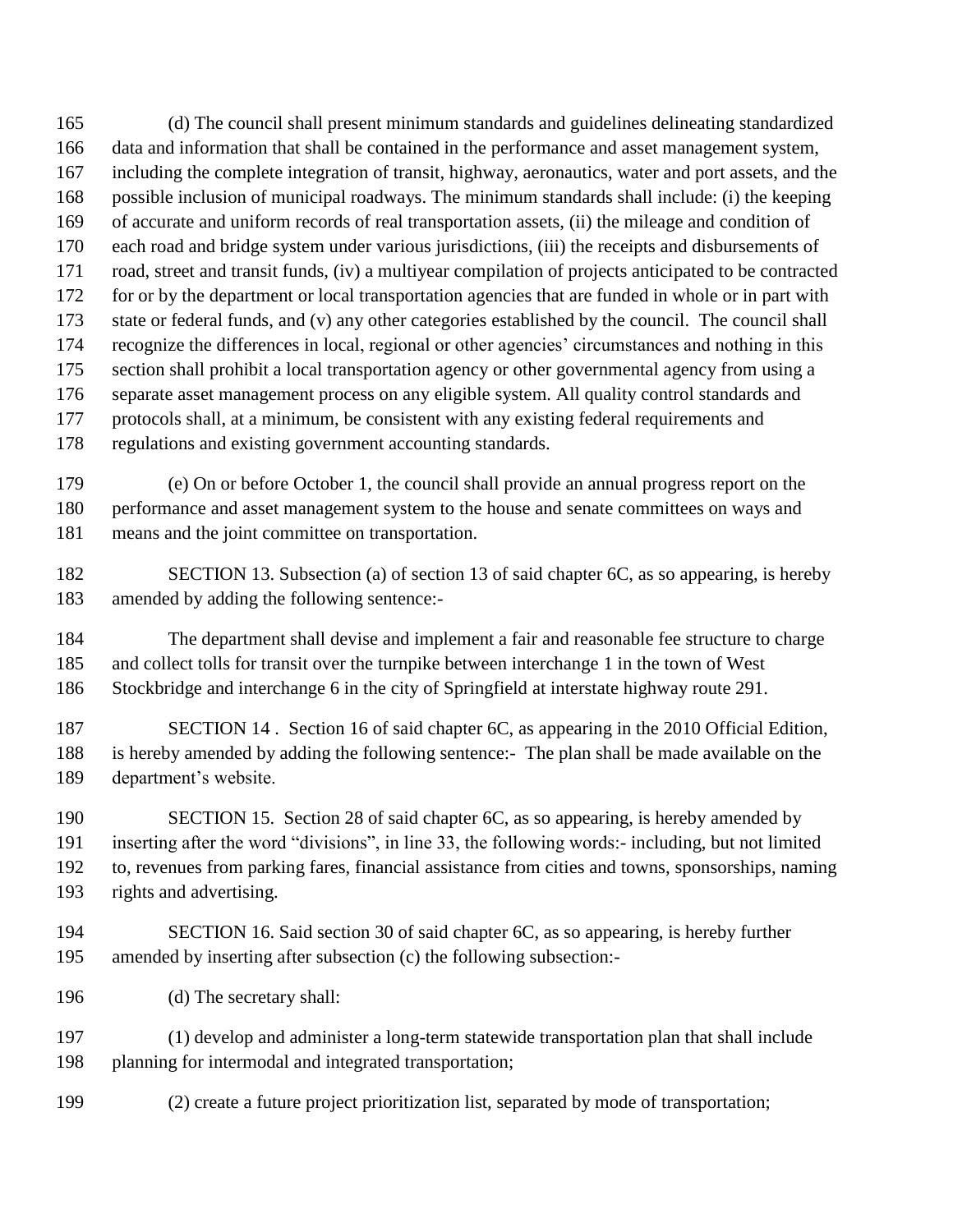(3) include detailed information regarding all construction projects for which the department has expended funds during the preceding 5 fiscal years, which shall include: (i) the location and street name, including a brief description of the work to be performed; (ii) all project identifying numbers used within the department or with respect to any federal or state grant or funding program including, without limitation, any contract numbers, transportation incentive program numbers or Transportation Infrastructure Finance and Innovation Act or other federal aid numbers; (iii) all contractors, engineers, architects and other service professionals who have performed work on the project; (iv) all amounts expended, including payee name and date of disbursement with respect to each disbursement; (v) total projected and actual cost; (vi) projected and actual start and completion dates; (vii) projected and actual milestone dates and details; (viii) identification and a brief description of any issues, factors or other causes that have affected or are anticipated to affect the projected cost and completion date of any project; and (ix) the names and contact information of the project manager within the department or other department personnel with oversight authority; (4) compare each project to the metrics established by the by the department's office of performance management and innovation; and (5) make the long-term statewide transportation plan available on the department's website. SECTION 17. Section 39 of said chapter 6C, as appearing in the 2010 Official Edition, is hereby amended by adding the following subsection:- (c) The administrator shall establish within the division an internal project controls unit to oversee all statewide program projects in line with the department's performance and asset management system. The administrator shall establish and implement project controls to ensure that projects carried out pursuant to this chapter shall be completed in the most efficient possible manner. The internal project controls unit shall be subject to section 29A of chapter 29.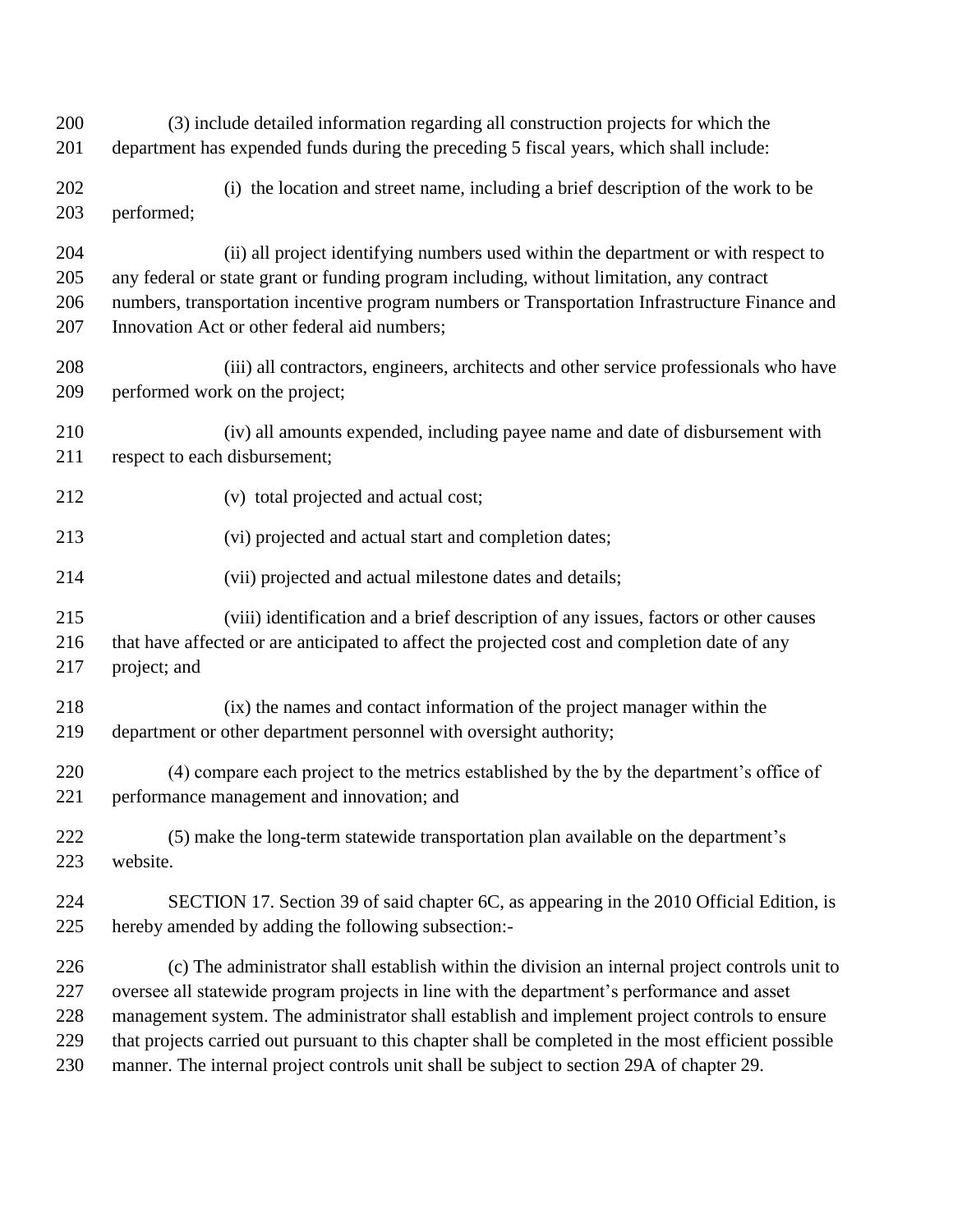- SECTION 18. Subsection (b) of said section 14C of said chapter 7, as so appearing, is hereby amended by inserting after paragraph (4) the following paragraph:-
- (4 1/2) capital expenditures grouped by project with links to related capital budget documents;.
- SECTION 19. Sections 4C to 4G, inclusive, of chapter 16 of the General Laws are hereby repealed.
- SECTION 20. Subsection (A) of section 2 of chapter 21J of the General Laws, as appearing in the 2010 Official Edition, is hereby amended by inserting after the first sentence the following sentence:- The fee imposed under this paragraph shall be adjusted at the beginning of each calendar year, by the percentage, if any, by which the consumer price index for the preceding year exceeds the consumer price index for the calendar year that ends before such preceding year.
- SECTION 21. Subsection (C) of said section 2 of said chapter 21J, as so appearing, is hereby amended by striking out the second sentence and inserting in place thereof the following sentence:-
- The department shall deposit the receipts from the delivery fee imposed under the first paragraph of subsection (A) into the Commonwealth Transportation Fund established in section 2ZZZ of chapter 29 and shall deposit the receipts from the annual storage tank fee imposed under the second paragraph of subsection (A) into the General Fund.
- SECTION 22. Said section 2 of said chapter 21J , as so appearing, is hereby further amended by striking out subsection (D).
- SECTION 23. Section 14 of said chapter 21J, as so appearing , is hereby amended by striking out, in line 1, the word "fees,".
- SECTION 24. Said section 14 of said chapter 21J, as so appearing, is hereby further amended by striking out, in lines 2 to 4, inclusive, the words "treasury to the credit of the fund in accordance with the provisions of section two S of chapter twenty-nine" and inserting in place thereof the following words:- General Fund.
- SECTION 25. Subsection (a) of section 2ZZZ of chapter 29 of the General Laws, as appearing in section 112 of chapter 165 of the acts of 2012, is hereby amended by striking out the second sentence and inserting in place thereof the following sentence:-
- There shall be credited to the fund all fees received by the registrar of motor vehicles under section 34 of chapter 90, all receipts paid into the treasury of the commonwealth and directed to be credited to the Commonwealth Transportation Fund under chapters 21J, 64A, 64E,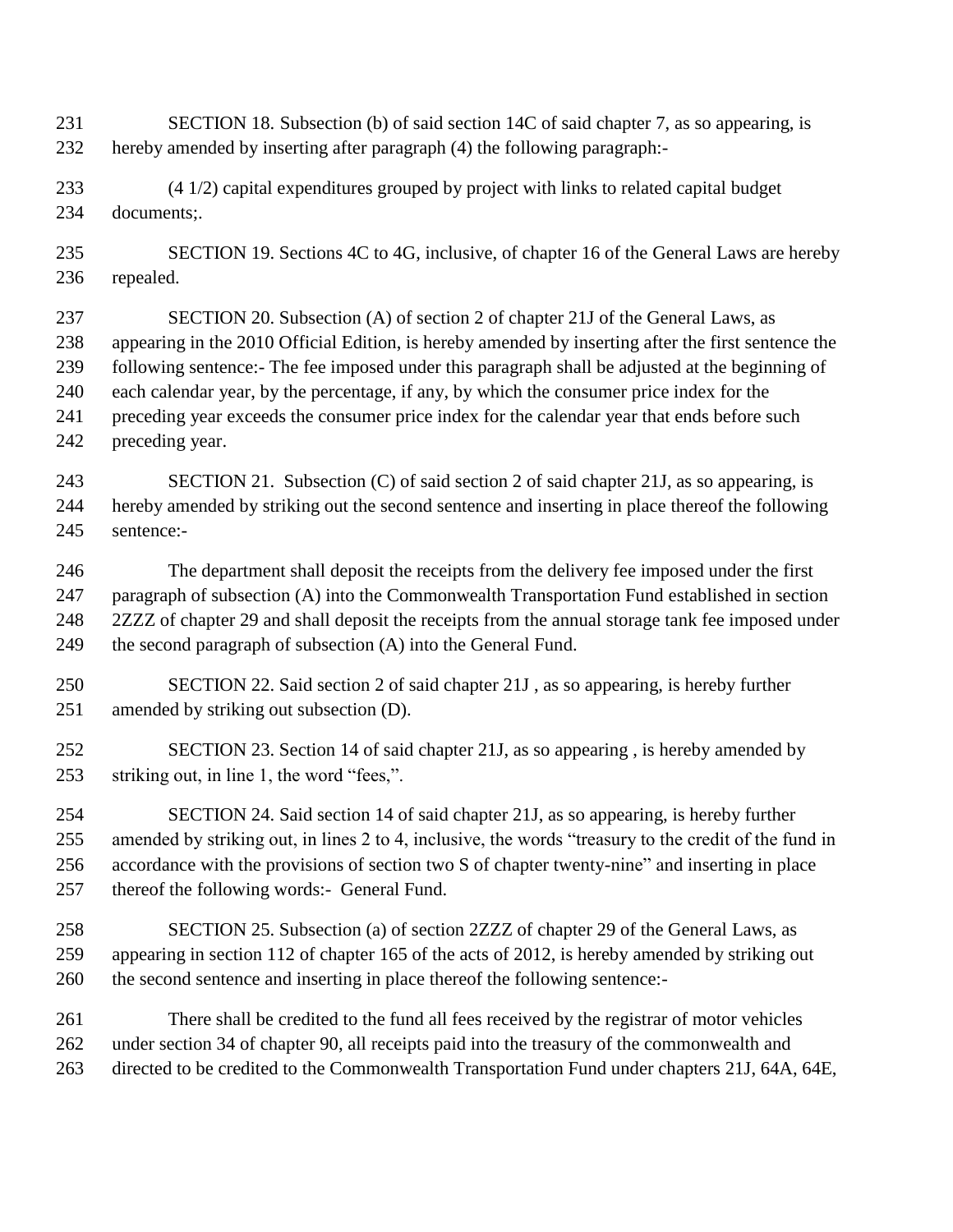64F and any other applicable general or special law and all amounts appropriated into the fund by the general court.

 SECTION 26. Said section 2ZZZ of said chapter 29, as so appearing, is hereby further amended by striking out subsection (c) and inserting in place thereof the following subsection:-

 (c) In addition to those revenues credited to the fund under subsection (a) there shall be credited to the fund all monies received by the commonwealth from the receipts from sales of motor vehicles under sections 3, 25 and 26 of chapter 64H and all monies received by the commonwealth on the sales price of purchases of motor vehicles under sections 4, 26 and 27 of chapter 64I, from the taxes imposed under said chapters 64H and 64I as excises upon the sale and use at retail of motor vehicles and upon the storage, use or other consumption of motor vehicles, including interest thereon or penalties; provided however, such amount shall not include any portion of the taxes that constitute special receipts within the meaning of subsection (b1/2) of section 10 of chapter 152 of the acts of 1997. The amount credited to the fund under this subsection shall be net of the dedicated sales tax revenue amount transferred to the Massachusetts Bay Transportation Authority State and Local Contribution Fund under section 35T of chapter 10 and to the School Modernization and Reconstruction Trust Fund under section 35BB of chapter 10.

 SECTION 27. Said section 2ZZZ of said chapter 29, as so appearing, is hereby further amended by adding the following subsection:-

 (e) In addition to those revenues credited to the fund under subsections (a) and (c), for fiscal years 2015 to 2020, inclusive, the comptroller shall transfer the following amounts from the General Fund to the fund: (1) \$75,000,000 for fiscal year 2015; (2) \$96,000,000 for fiscal year 2016; (3) \$40,000,000 for fiscal year 2017; (4) \$40,000,000 for fiscal year 2018; (5) \$120,000,000 for fiscal year 2019; and (6) \$210,000,000 for fiscal year 2020.

 SECTION 28. Subsection (e) of section 2ZZZ of chapter 29 of the General Laws is hereby repealed.

 SECTION 29. Section 5 of chapter 59 of the General Laws, as appearing in the 2010 Official Edition, is hereby amended by striking out, in line 237, the words "or (d)" and inserting in place thereof the following words:- (d) a telephone corporation subject to chapter 166 or (e).

 SECTION 30. Said section 5 of said chapter 59, as so appearing, is hereby further amended by striking out, in lines 238 and 239, the words ", fifty-two A".

 SECTION 31. Said section 5 of said chapter 59, as so appearing, is hereby further amended by inserting after the word "corporation", in line 255, the following words:- "or a telephone corporation subject to chapter 166".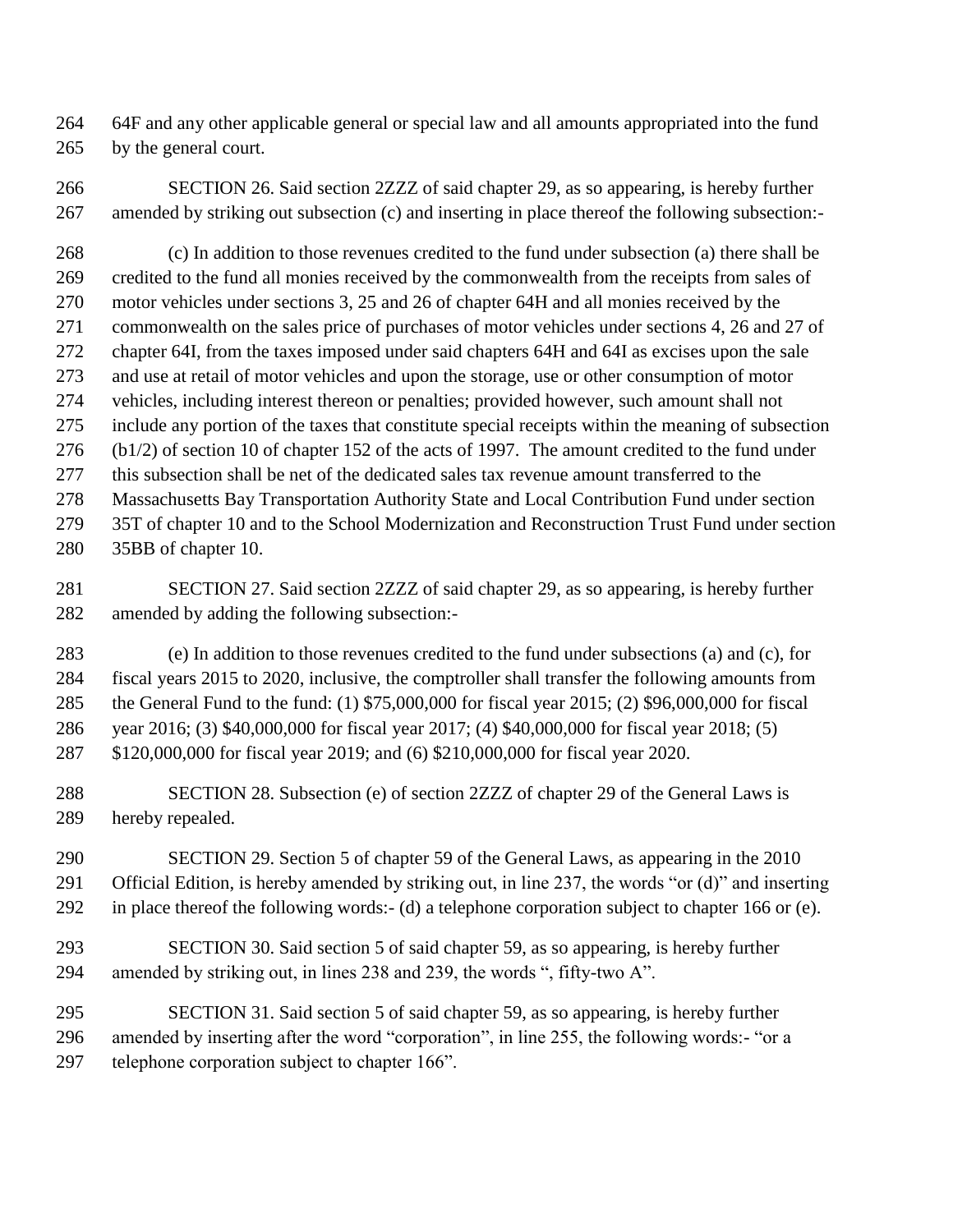SECTION 32. Section 12 of chapter 62C of the General Laws, as so appearing, is hereby amended by striking out subsection (g).

 SECTION 33. Said section 12 of said chapter 62C, as so appearing, is hereby further amended by striking out, in lines 40 and 41, the words "and fifty-two A of chapter sixty-three".

 SECTION 34. Subsection (d) of section 2A of chapter 63 of the General Laws, as so appearing, is hereby amended by striking out paragraph (xi) and inserting in place thereof the following paragraph:-

 (xi) The numerator of the receipts factor includes receipts from sales, other than sales of tangible personal property, not otherwise apportioned under this section to the extent that those receipts would be included in the numerator of a corporation's sales factor as determined pursuant to subsection (f) of section 38. For purposes of the receipts sourced pursuant to this paragraph, paragraph (xiii) of subsection (d) shall not apply.

 SECTION 35. Section 31H of said chapter 63 is hereby amended by striking out, in line 53, as so appearing, the words ", section 39 and section 52A" and inserting in place thereof the following words:- "and section 39".

 SECTION 36. Section 38 of said chapter 63, is hereby amended by striking out, in line 31, as so appearing, the words "or of section 52A".

 SECTION 37. Said section 38 of said chapter 63, as most recently amended by section 32 of chapter 194 of the acts of 2011, is hereby further amended by striking out subsection (f) and inserting in place thereof the following subsection:-

 (f) The sales factor is a fraction, the numerator of which is the total sales of the corporation in this commonwealth during the taxable year, and the denominator of which is the total sales of the corporation everywhere during the taxable year.

 As used in this subsection, unless specifically stated otherwise, "sales" means all gross receipts of the corporation, including deemed receipts from transactions treated as sales or exchanges under the Code, except interest, dividends and gross receipts from the maturity, redemption, sale, exchange or other disposition of securities; provided, however, that "sales" shall not include gross receipts from transactions or activities to the extent that a non-domiciliary state would be prohibited from taxing the income from such transactions or activities under the Constitution of the United States. Sales of tangible personal property are in this commonwealth if:-

 (1) the property is delivered or shipped to a purchaser within this commonwealth regardless of the f. o. b. point or other conditions of the sale; or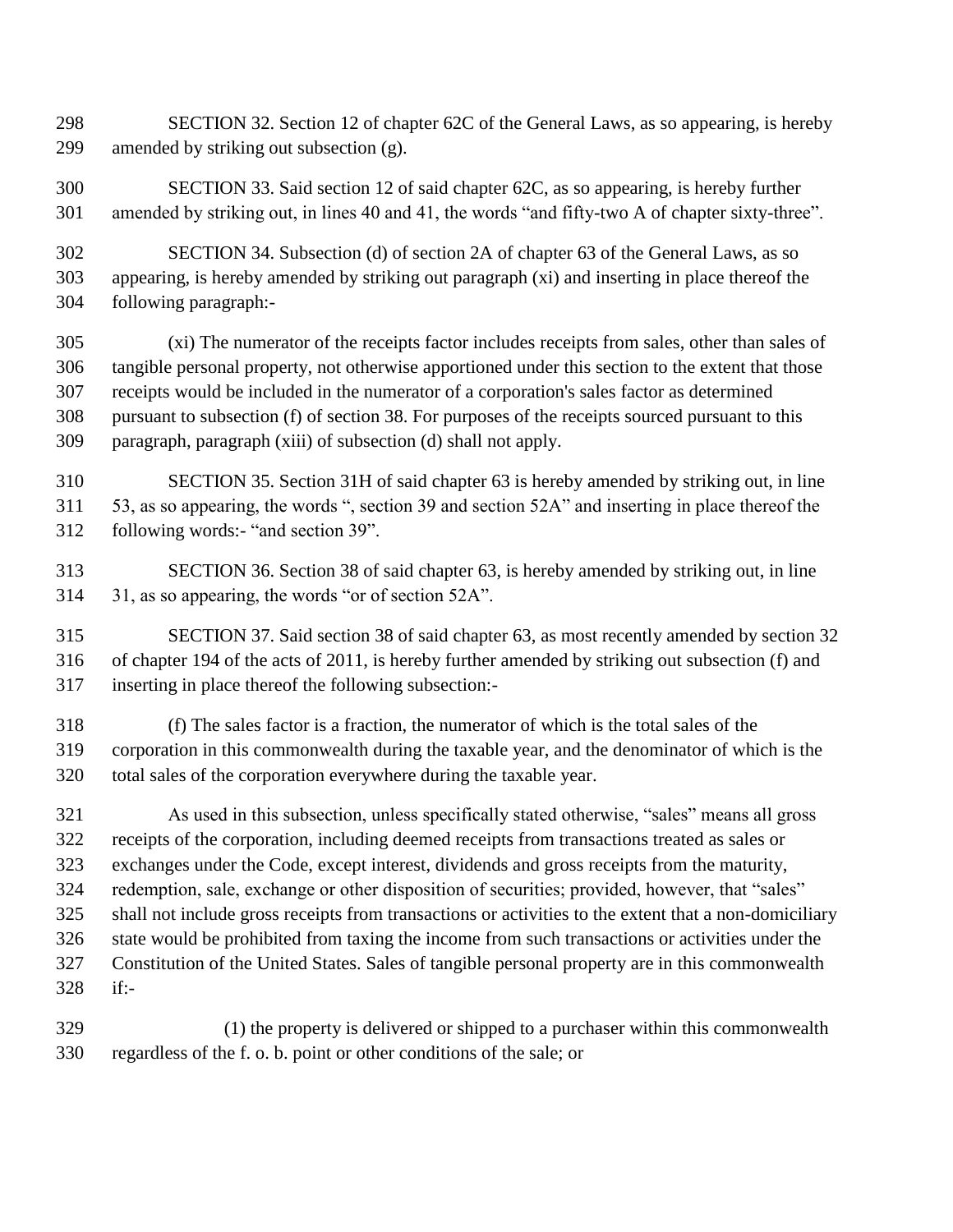- (2) the corporation is not taxable in the state of the purchaser and the property was not sold by an agent or agencies chiefly situated at, connected with or sent out from premises for the transaction of business owned or rented by the corporation outside this commonwealth. "Purchaser", as used in clauses (1) and (2) of this paragraph, shall include the United States government.
- Sales, other than sales of tangible personal property, are in this commonwealth if the corporation's market for the sale is in this commonwealth. The corporation's market for a sale is in this commonwealth and the sale is thus assigned to the commonwealth for the purpose of this section:-
- (1) in the case of sale, rental, lease or license of real property, if and to the extent the property is located in this commonwealth;
- (2) in the case of rental, lease or license of tangible personal property, if and to the extent the property is located in this commonwealth;
- (3) in the case of sale of a service, if and to the extent the service is delivered to a location in this commonwealth;
- (4) in the case of lease or license of intangible property, including a sale or exchange of such property where the receipts from the sale or exchange derive from payments that are contingent on the productivity, use or disposition of the property, if and to the extent the intangible property is used in this commonwealth; and
- (5) in the case of the sale of intangible property, other than as referenced in clause (4), where the property sold is a contract right, government license or similar intangible property that authorizes the holder to conduct a business activity in a specific geographic area, if and to the extent that the intangible property is used in or otherwise associated with this commonwealth; provided, however, that any sale of intangible property, not otherwise described in this clause or clause (4), shall be excluded from the numerator and the denominator of the sales factor.

 For the purposes of this subsection: (1) in the case of sales, other than sales of tangible personal property, if the state or states to which sales should be assigned cannot be determined, it shall be reasonably approximated; (2) in the case of sales other than sales of tangible personal property if the taxpayer is not taxable in a state to which a sale is assigned, or if the state or states to which such sales should be assigned cannot be determined or reasonably approximated, such sale shall be excluded from the numerator and denominator of the sales factor; (3) the corporation shall be considered to be taxable in the state of the purchaser if tangible personal property is delivered or shipped to a purchaser in a foreign country; (4) sales of tangible personal property to the United States government or any agency or instrumentality thereof for purposes of resale to a foreign government or any agency or instrumentality thereof are not sales made in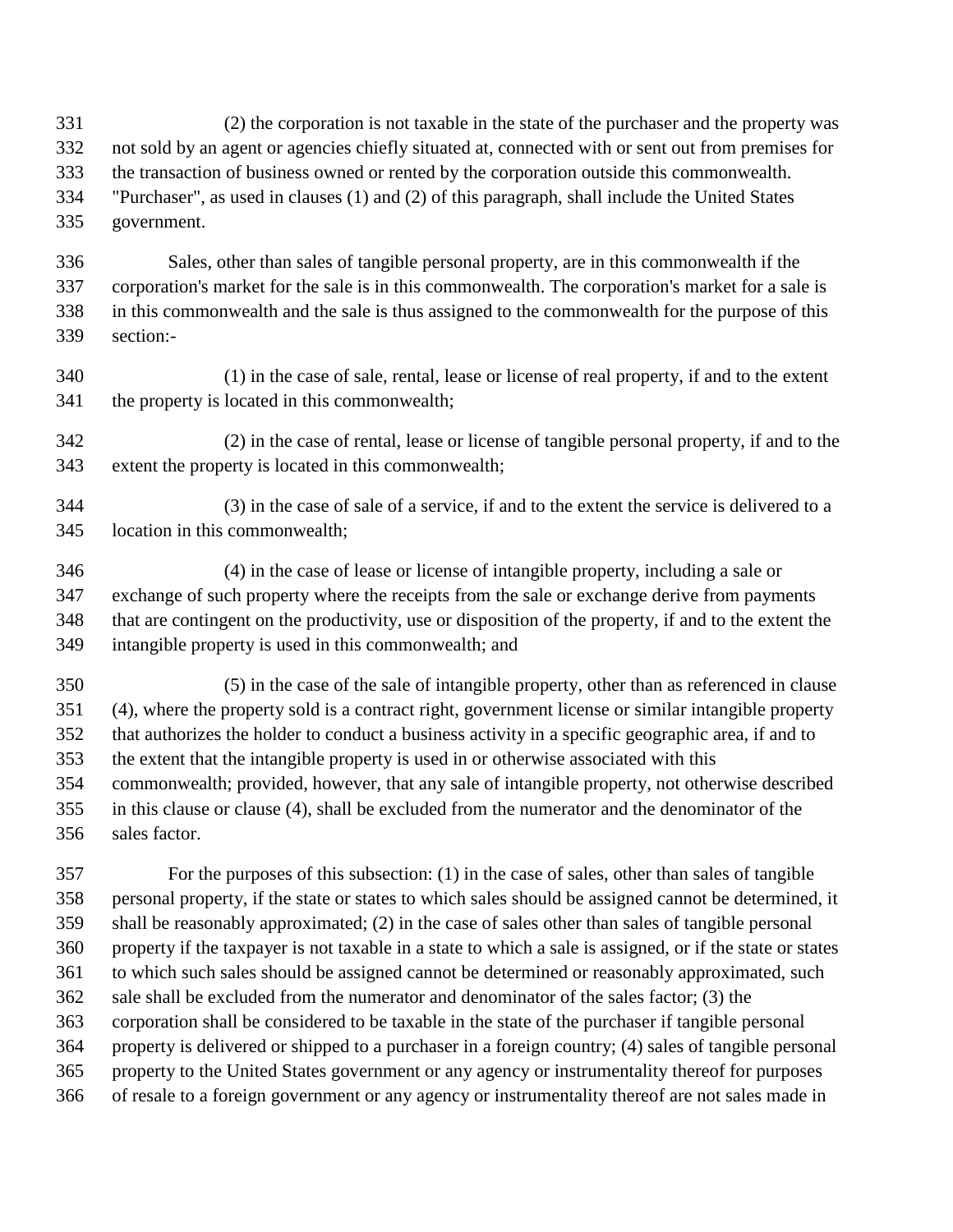this commonwealth; (5) in the case of sale, exchange or other disposition of a capital asset, as defined in paragraph (m) of section 1 of chapter 62, used in a taxpayer's trade or business, including a deemed sale or exchange of such asset, "sales" shall be measured by the gain from the transaction; (6) "security" shall mean any interest or instrument commonly treated as a security as well as other instruments which are customarily sold in the open market or on a recognized exchange, including, but not limited to, transferable shares of a beneficial interest in any corporation or other entity, bonds, debentures, notes and other evidences of indebtedness, accounts receivable and notes receivable, cash and cash equivalents including foreign currencies and repurchase and futures contracts; (7) in the case of a sale or deemed sale of a business, the term "sales" shall not include receipts from the sale of the business "goodwill" or similar intangible value, including, without limitation, "going concern value" and "workforce in place"; (8) to the extent authorized under the life sciences tax incentive program established by section 5 of chapter 23I, a certified life sciences company may be deemed a research and development corporation for purposes of exemptions under chapters 64H and 64I; and (9) in the case of a business deriving receipts from operating a gaming establishment or otherwise deriving receipts from conducting a wagering business or activity, income-producing activity shall be considered to be performed in this commonwealth to the extent that the location of wagering transactions or activities that generated the receipts is in this commonwealth.

 Notwithstanding the foregoing, mutual fund sales as defined in subsection (m), other than the sale of tangible personal property, shall be assigned to this commonwealth to the extent that shareholders of the regulated investment company are domiciled in this commonwealth as follows:

 (a) by multiplying the taxpayer's total dollar amount of sales of such services on behalf of each regulated investment company by a fraction, the numerator of which shall be the average of the number of shares owned by the regulated investment company's shareholders domiciled in this commonwealth at the beginning of and at the end of the regulated investment company's taxable year that ends with or within the taxpayer's taxable year and the denominator of which shall be the average of the number of shares owned by the regulated investment company shareholders everywhere at the beginning of and at the end of the regulated investment company's taxable year that ends with or within the taxpayer's taxable year.

 (b) A separate computation shall be made to determine the sale for each regulated investment company, the sum of which shall equal the total sales assigned to the commonwealth.

 The commissioner shall adopt regulations to implement this subsection. Nothing in this subsection shall limit the commissioner's authority under subsection (j).

 SECTION 38. The third paragraph of subsection (f) of said section 38 of said chapter 63 is hereby amended by striking out clauses (8) and (9), as appearing in section 22, and inserting in place thereof the following words:- and (8) in the case of a business deriving receipts from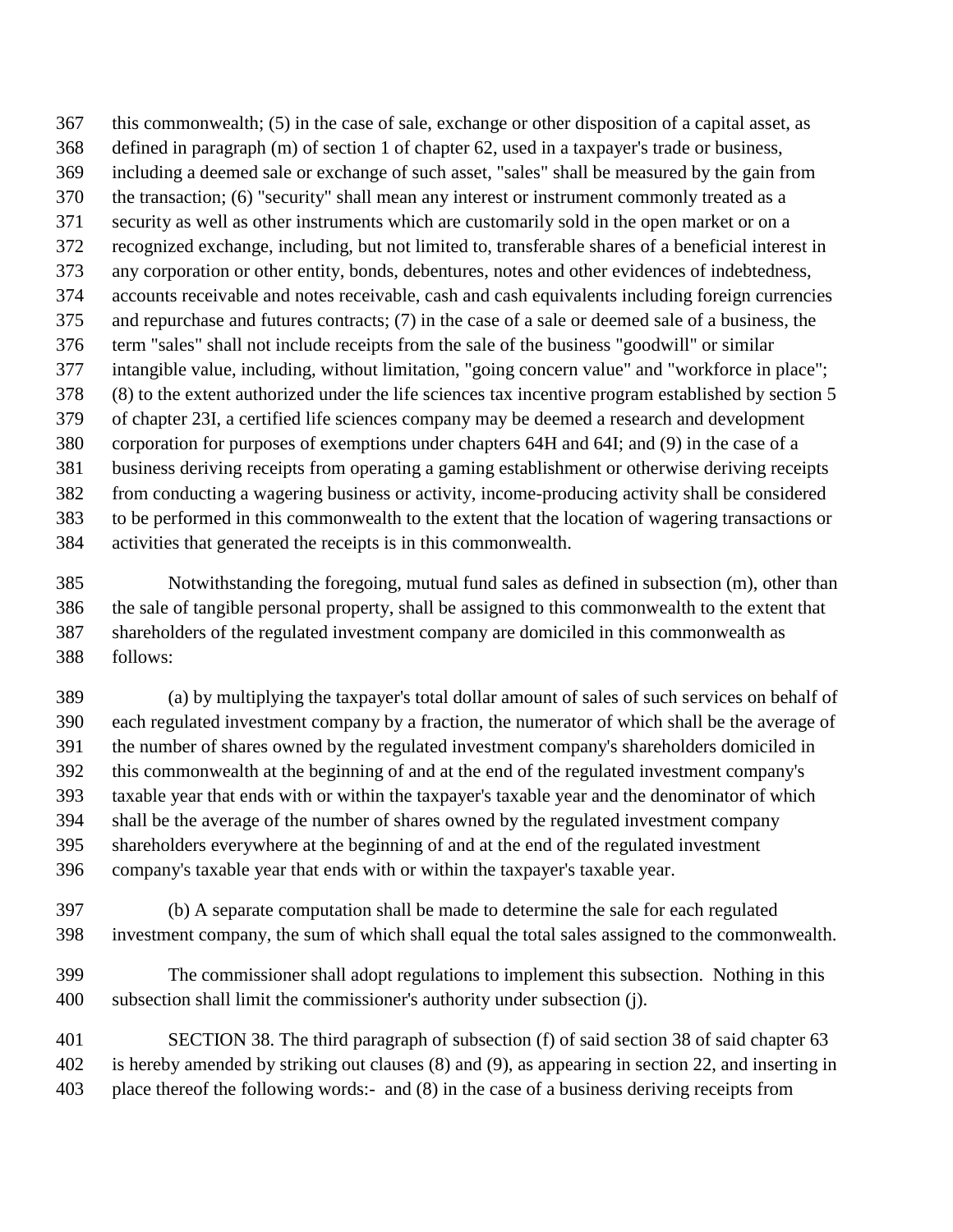operating a gaming establishment or otherwise deriving receipts from conducting a wagering business or activity, income-producing activity shall be considered to be performed in this commonwealth to the extent that the location of wagering transactions or activities that generated the receipts is in this commonwealth.

SECTION 39. Section 52A of said chapter 63 is hereby repealed.

 SECTION 40. Section 59 of said chapter 63, as appearing in the 2010 Official Edition, is hereby amended by striking out, in lines 10 and 11, the words "; but this section shall not apply to corporations subject to section fifty-two A".

 SECTION 41. Section 67 of said chapter 63, as so appearing, is hereby amended by striking out the last sentence.

 SECTION 42. Section 68C of said chapter 63, as so appearing, is hereby amended by striking out clause (3).

 SECTION 43. Section 1 of chapter 64A of the General Laws, as so appearing, is hereby amended by striking out, in line 98, the figure "21" and inserting in place thereof the following figure:- 24.

 SECTION 44. Said section 1 of said chapter 64A, is hereby further amended, by inserting after the word "gallon", the second time it appears, in line 98, as so appearing, the following words:- , adjusted at the beginning of each calendar year, by the percentage, if any, by which the Consumer Price Index for the preceding year exceeds the Consumer Price Index for the calendar year that ends before such preceding year; provided, that the Consumer Price Index for any calendar year shall be as defined in section 1 of the Internal Revenue Code; provided further, that the tax shall not be less than 21 cents per gallon.

 SECTION 45. Section 6 of chapter 64C of the General Laws, as so appearing, is hereby amended by striking out, in lines 3 and 11, the figure "100½" and inserting in place thereof, in each instance, the following figure:- 150½.

 SECTION 46. Said section 6 of said chapter 64C, as so appearing, is hereby further amended by striking out, in line 27, the figure "40" and inserting in place thereof the following figure:- 160.

 SECTION 47. Section 7B of said chapter 64C, as so appearing, is hereby amended by striking out, in line 40, the figure "30" and inserting in place thereof the following figure:- 40.

 SECTION 48. Section 1 of chapter 64H of the General Laws, as so appearing, is hereby amended by inserting after the definition of "Commissioner" the following definition:-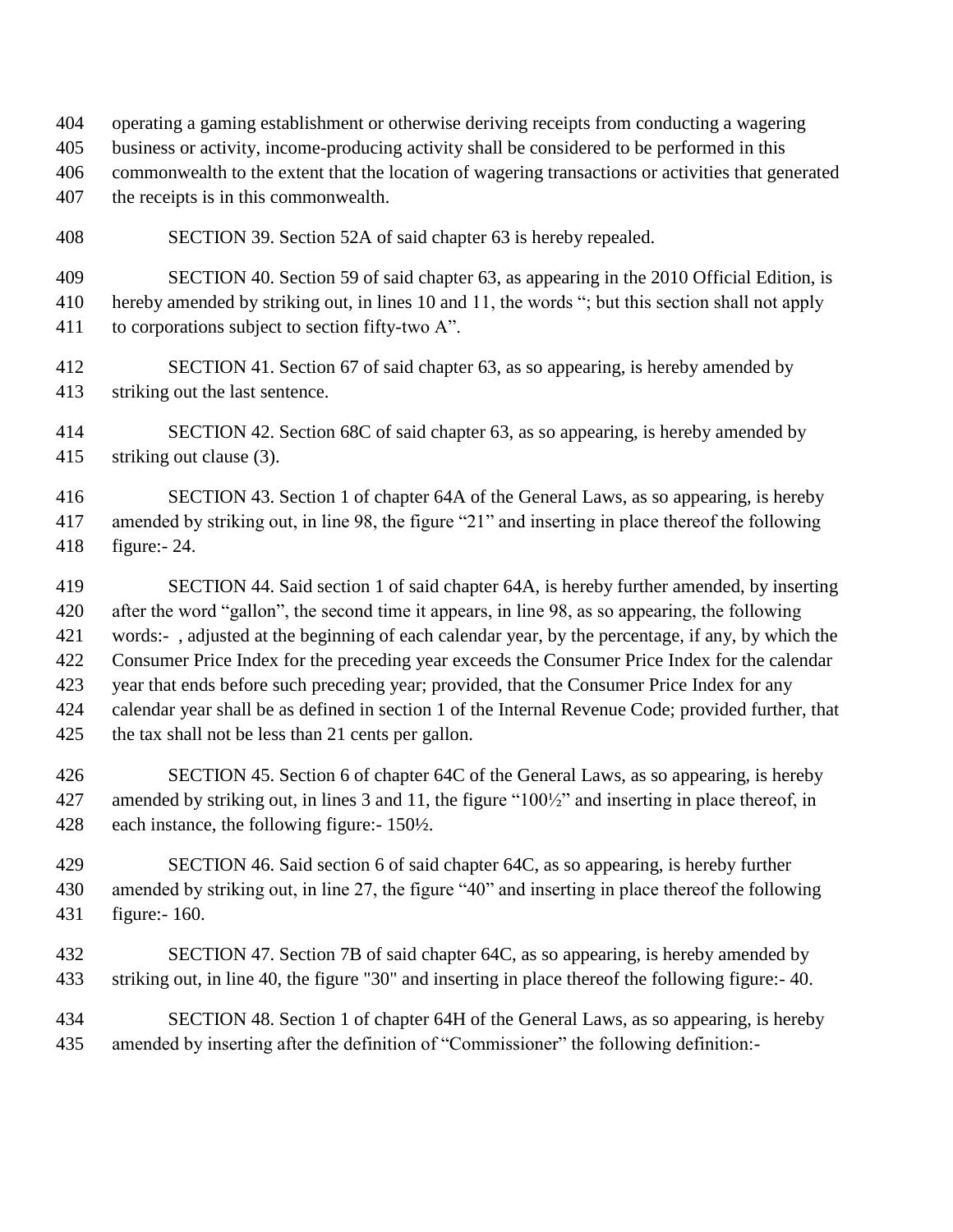"Computer system design services", the planning, consulting or designing of computer systems that integrate computer hardware, software or communication technologies and are provided by a vendor or a third party.

 SECTION 49. Said section 1 of said chapter 64H, as so appearing, is hereby further amended by striking out, in lines 239 to 241, inclusive, the words "; and provided, further, that the term services shall be limited to the following item: telecommunications services" and inserting in place thereof the following words:- , or data access, data processing or information management services; and provided further, that the term services shall be limited to the following items: telecommunications services, computer system design services and the modification, integration, enhancement, installation or configuration of standardized software.

 SECTION 50. Section 24 of chapter 161A of the General Laws, as appearing in the 2010 Official Edition, is hereby amended by adding after the last sentence the following sentences: -

 Real property of the authority shall, if leased, used, or occupied in connection with a business conducted for profit shall, for the privilege of such lease, use or occupancy be valued, classified, assessed and taxed annually as of January first to the lessee, user, or occupant in the same manner and to the same extent as if such lessee, user, or occupant were the owner thereof in full. No tax assessed under this section shall be a lien upon the real estate with respect to which it is assessed; nor shall any tax be enforced by any sale or taking of such real estate; but the interest of any lessee therein may be sold or taken by the collector of the town in which the real estate lies for the nonpayment of such taxes in the manner provided by law for the sale or taking of real estate for nonpayment of annual taxes. Notwithstanding the above, such collector shall have for the collections of taxes assessed under this section all other remedies provided by chapter sixty for the collection of annual taxes upon real estate.

 SECTION 51. Section 5 of chapter 161B of the General Laws, as so appearing, is hereby amended by striking out the second paragraph and inserting in place thereof the following 2 paragraphs:-

 One representative of the disabled commuter population shall serve on the advisory board as a voting member for a term of 1 year. Each city and town in the region, on a rotating basis as determined by the board, shall appoint a representative successively; provided, however, that the representative of the disabled commuter population and the representative of the rider community shall not be appointed by the same city or town in the region. The mayor or city manager and the chairman, town manager or town administrator shall appoint a resident of the city or town for this purpose. This representative shall be mobility impaired, have a family member who is mobility impaired, be a caretaker of a person who is mobility impaired or work for an organization that serves the needs of the physically disabled. The representative of a city or town may be reappointed after representatives from the other cities and towns within the region have served their 1-year terms.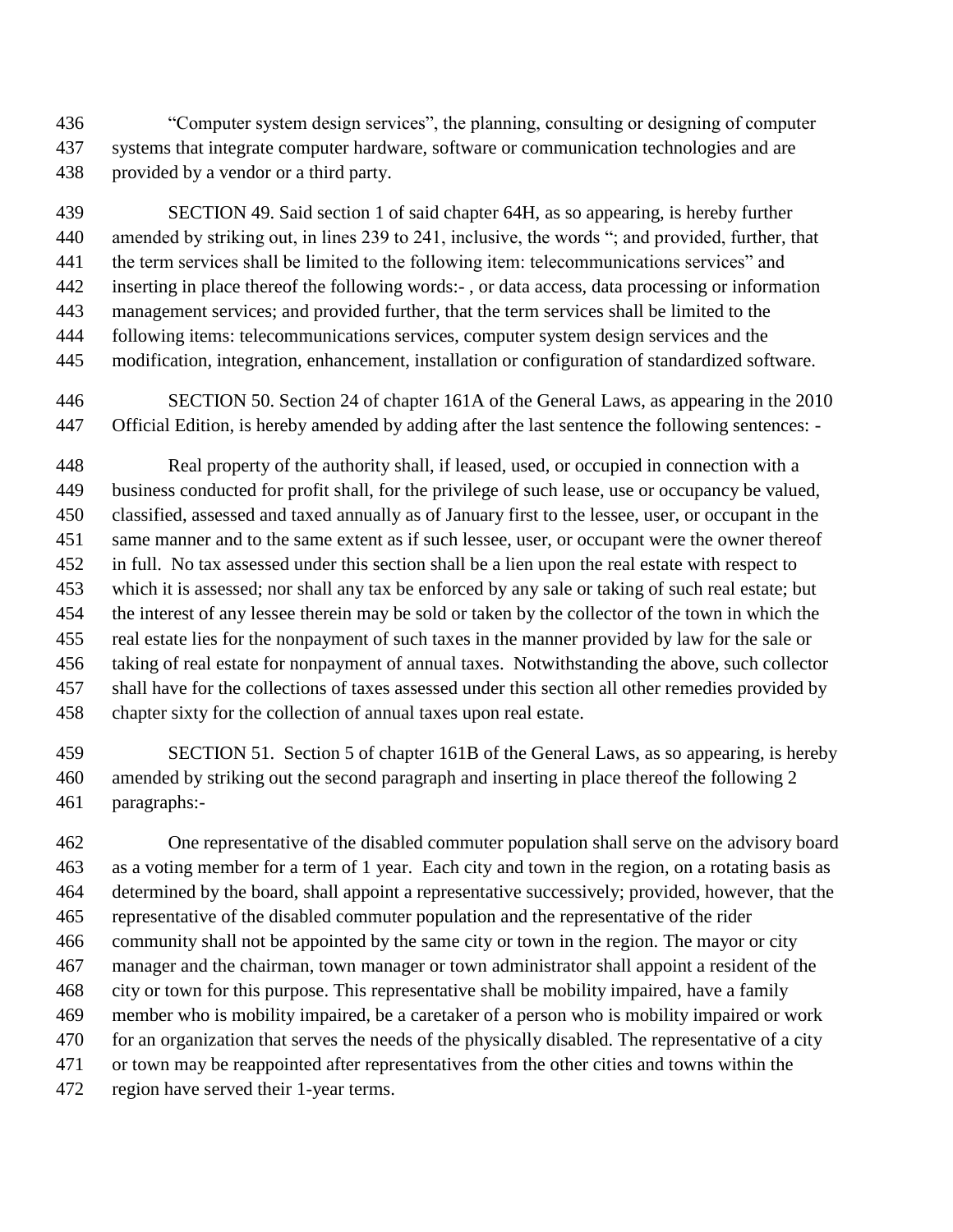- One representative of the rider community population shall serve on the advisory board as a voting member for a term of 1 year. Each city and town in the region, on a rotating basis as determined by the board, shall appoint a representative successively; provided, however, that the representative of the disabled commuter population and the representative of the rider community shall not be appointed by the same city or town in the region.The mayor or city manager and the chairman, town manager or town administrator shall appoint a community rider for this purpose from a list of at least 5 persons nominated by the Massachusetts AFL-CIO and
- its regional councils. The representative of a city or town may be reappointed after
- representatives from the other cities and towns within the region have served their 1-year terms.
- SECTION 52. Section 7 of chapter 164A of the General Laws, as so appearing, is hereby amended by striking out, in line 1, the word "(a)".
- SECTION 53. Said section 7 of said chapter 164A, as so appearing, is hereby further amended by striking out subsection (b).
- SECTION 54. The second paragraph of section 2 of chapter 465 of the acts of 1956 is hereby amended by striking out the first sentence and inserting in pace thereof the following:-

 The authority shall consist of 7 members; 6 of whom shall be appointed by the governor and 1 of whom shall be appointed by the Massachusetts Port Authority Community Advisory Committee in accordance with the provisions of this act and according to the by-laws of said Committee. Members shall serve for a term of 7 years.

 SECTION 55. Said chapter 465 is hereby further amended by striking out section 36, added by section 128 of chapter 25 of the acts of 2009, and inserting in place thereof the following section:-

 Section 36. (a) There shall be an advisory board to the authority which shall be named the Massachusetts Port Authority Community Advisory Committee. The Massachusetts Port Authority Community Advisory Committee shall consist of a voting representative of each of the following cities and towns: Bedford, Beverly, Braintree, Brookline, Cambridge, Chelsea, Cohasset, Concord, Everett, Hingham, Hull, Lexington, Lincoln, Malden, Melrose, Medford, Milton, Nahant, Quincy, Revere, Scituate, Somerville, Weymouth, Worcester and Winthrop; provided further, that the city of Boston shall have 6 voting representatives, one of whom shall be from the East Boston section of the city of Boston and one of whom shall be from the South Boston section of the city of Boston. The members of the Massachusetts Port Authority Community Advisory Committee shall be appointed by the chief executive officer of the communities listed above; provided further, that said members appointed shall be versed in at least 1 of the following disciplines: airport operations; environmental affairs, labor relations, public health or port operations. For the purpose of this section, the term "chief executive officer" shall mean the person designated as the chief executive officer under the provisions of a local charter or laws having the force of a charter, and otherwise the mayor in every city and the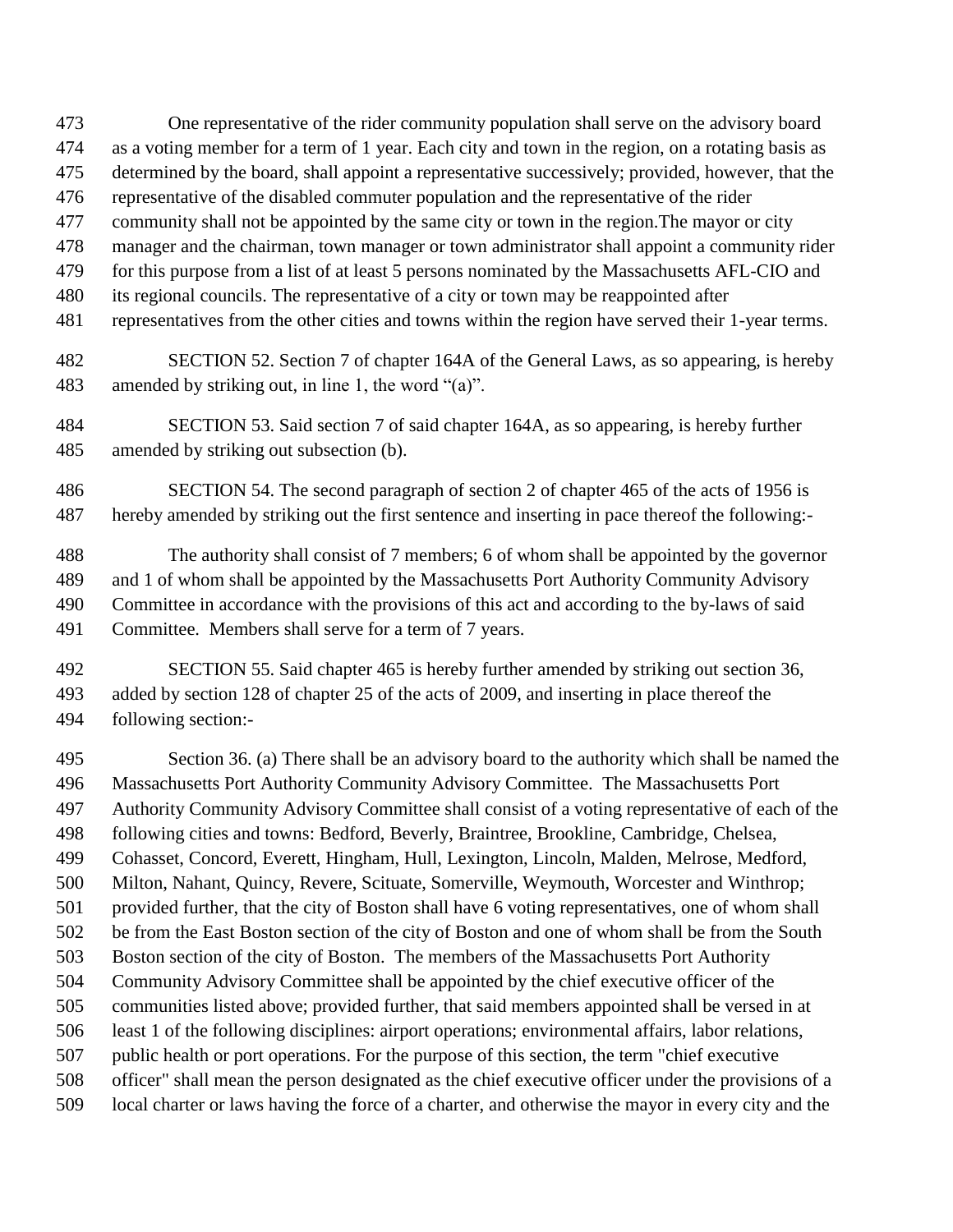chairman of the board of selectmen or president of the town council, as the case may be, in every town.

 (b) Each voting representative shall cast 1 vote on the Massachusetts Port Authority Community Advisory Committee.

 (c) The Massachusetts Port Authority Community Advisory Committee may act at a regular periodic meeting called in accordance with its by-laws; or at a special meeting called by the authority; or if a majority of members choose to do so. Except as provided in paragraph (f), a quorum of the Massachusetts Port Authority Community Advisory Committee shall consist of a simple majority of voting members present, and the Massachusetts Port Authority Community Advisory Committee may act, except as otherwise provided in paragraph (f), by affirmative casting of a majority of the votes represented in the quorum. The Massachusetts Port Authority Community Advisory Committee shall be deemed to be a governing body for the purposes of, and shall be subject to, sections 18 to 25, inclusive, of chapter 30A of the General Laws.

 (d) The Massachusetts Port Authority Community Advisory Committee shall adopt and may revise and amend by-laws. The Massachusetts Port Authority Community Advisory Committee shall annually elect a chairperson, a vice-chairperson, a secretary and such officers as said Massachusetts Port Authority Community Advisory Committee might determine. Each member of said Massachusetts Port Authority Community Advisory Committee shall serve without compensation, except if a member provides specialized services, such as legal, accounting, record keeping, administration, or any other specialized services provided to the Massachusetts Port Authority Community Advisory Committee. Members may be reimbursed, as an expense of said Massachusetts Port Authority Community Advisory Committee, for all reasonable expenses incurred in the performance of their duties as approved by the

Massachusetts Port Authority Community Advisory Committee.

 (e) The purposes of the Massachusetts Port Authority Community Advisory Committee shall be as follows: (i) to appoint a member to the board of directors of the Massachusetts Port Authority, as provided for in section 2 of this chapter and in the manner prescribed in paragraph (f) of this section; (ii) to make recommendations to the authority on annual current expense expenditure budgets submitted to the Massachusetts Port Authority Community Advisory Committee under paragraph (g); (iii) to hold hearings, which may be held jointly with the authority at the discretion of the Massachusetts Port Authority Community Advisory Committee and said authority, on matters relating to said authority; (iv) to review the annual report of the authority and to prepare comments thereon to the authority and the governor, and to make such examinations of the reports on the authority's records and affairs as the Massachusetts Port Authority Community Advisory Committee deems appropriate; and (v) to make recommendations to the governor and the general court respecting the authority and its programs. The Massachusetts Port Authority Community Advisory Committee shall have all powers necessary or convenient to carry out and effectuate the foregoing purposes.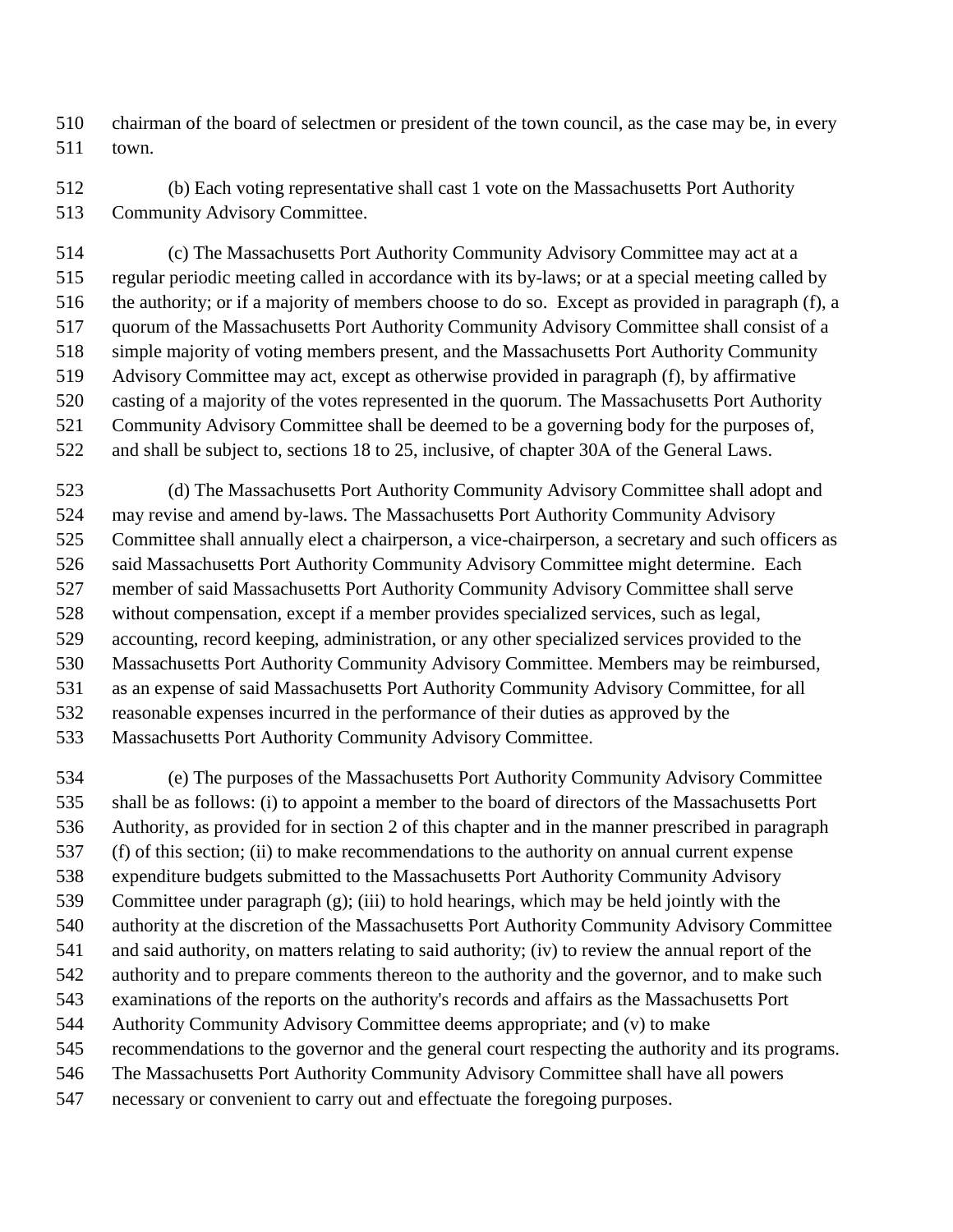- (f) With respect to appointment of any member of the board of directors, the
- Massachusetts Port Authority Community Advisory Committee shall act only if a special
- quorum is present consisting of two-thirds of voting members. The Massachusetts Port
- Authority Community Advisory Committee's appointment to the board of directors shall be a
- resident of one of the following communities: Beverly, Braintree, Boston, Brookline,
- Cambridge, Chelsea, Cohasset, Everett, Hingham, Hull, Malden, Melrose, Medford, Milton,
- Nahant, Quincy, Revere, Scituate, Somerville, Weymouth or Winthrop.
- (g) The Massachusetts Port Authority Community Advisory Committee may hold a public hearing on matters relating to said budget for the purpose of ascertaining, for subsequent report to the authority if necessary, the views of the public thereon.
- (h) The Massachusetts Port Authority Community Advisory Committee may provide for the appointment of staff to who shall serve at its pleasure.
- (i) The Massachusetts Port Authority Community Advisory Committee may incur annual expenses, not to exceed \$250,000. Said annual expenses shall be paid by the authority.
- (j) The authority shall provide any information including, but not limited to, annual current expense expenditure budgets and capital expenditure reports, requested by the Massachusetts Port Authority Community Advisory Committee which are necessary for the discharge of its duties; provided, however, that the Massachusetts Port Authority Community Advisory Committee shall not be granted access to any information if it be determined by the executive director of the authority and the director of security for the authority that the release of such information would be detrimental to public safety, or if providing such information would be in violation of any federal statute or regulation of the Federal Aviation Administration or other federal agency; provided, further, that said determination shall be made in writing which shall be delivered to the Massachusetts Port Authority Community Advisory Committee within 10 business days.
- SECTION 56. Section 25 of chapter 130 of the acts of 2008 is hereby repealed.
- SECTION 57. Section 54 of said chapter 130, as amended by section 24 of chapter 9 of the acts of 2011, is hereby further amended by striking out the figure ", 25".
- SECTION 58. Notwithstanding any general or special law to the contrary and pursuant to
- clause 18 of section 3 of chapter 6C of the General Laws, any report setting forth the fiscal
- alternatives shall include an assessment of whether a revision to the toll structure is necessary
- before the implementation of a system of fair and equitable tolling across the commonwealth
- under a comprehensive tolling program developed by the department.
- SECTION 59. The project selection advisory council established pursuant to section 11A of chapter 6C of the General Laws shall hold its first meeting by January 1, 2014 and all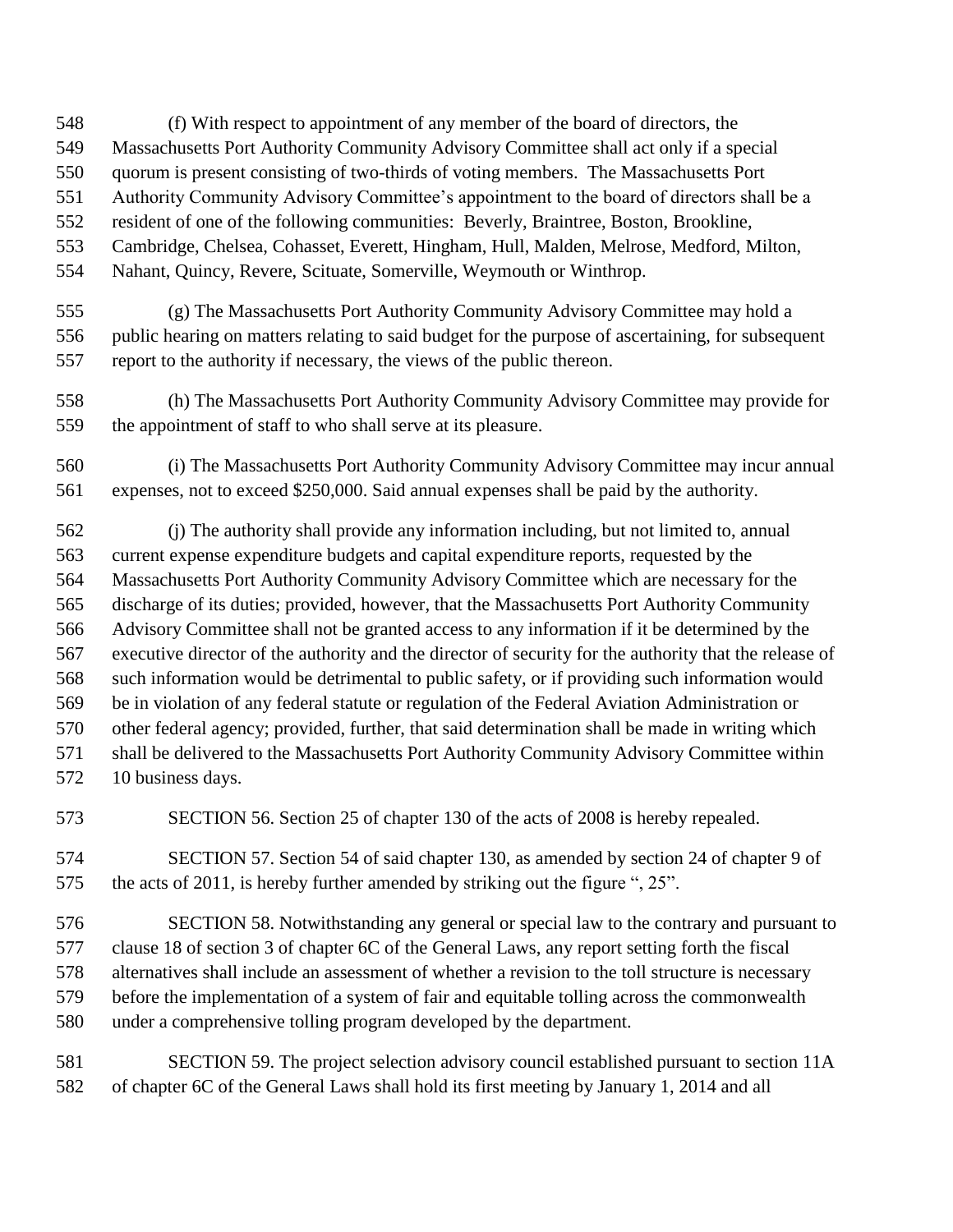meetings of the council shall comply with chapter 30A. Final approval of the project selection criteria under said section shall be completed by December 31, 2014, and copies of the criteria shall be submitted to the house and senate committees on ways and means and the joint committee on transportation.

 SECTION 60. (a) Notwithstanding any general or special law to the contrary, the Massachusetts Department of Transportation shall ensure that the budget includes sufficient revenue from sources of revenue listed in subsection (c) to meet the following benchmarks: (i) in fiscal year 2014, the department shall contribute 47 per cent of the department's operating budget; (ii) in fiscal year 2015, the department shall contribute 48 per cent of the department's operating budget; (iii) in fiscal year 2016, the department shall contribute 50 per cent of the department's operating budget; (iv) in fiscal year 2017, the department shall contribute 51 per cent of the department's operating budget; and (v) in fiscal year 2018, the department shall contribute 51 per cent of the department's operating budget.

 (b) The benchmarks in subsection (a) may be achieved through any combination of revenue increases under subsection (c) and savings to the department's operating budget; provided, however, that the department shall submit a preliminary report of savings to the operating budget by October 1 of each fiscal year and a final report of savings to the operating budget by January 1 of each fiscal year. Those preliminary and final reports shall be submitted to the house and senate committees on ways and means and the joint committee on transportation.

 (c) The revenue generated to meet the benchmarks in subsection (a) may be derived from: (i) fees collected by the registrar of motor vehicles under section 34 of chapter 90 of the General Laws; (ii) funds available to the registry of motor vehicles through the Motor Vehicle Inspection Trust Fund under section 61 of chapter 10 of the General Laws; provided, however, that expenses of the administration and implementation of the motor vehicle inspection program as provided in said section 61 of chapter 10 shall first be met; (iii) funds contributed to the Massachusetts Transportation Trust Fund established in section 4 of chapter 6C of the General Laws; and (iv) any other funds directly collected by the department; provided, however, that no funds collected through increases in tolls charged and collected as of January 1, 2013 under section 13 of said chapter 6C shall be counted towards the benchmarks in subsection (a) unless the department has collected revenue from tolls for transit on roads not tolled as of July 1, 2013.

 SECTION 61. (a) Notwithstanding any general or special law to the contrary, the Massachusetts Bay Transportation Authority shall, in the authority's budget as approved by the board of directors under section 20 of chapter 161A of the General Laws, ensure that the budget includes sufficient revenue from sources of revenue listed in subsection (c) to meet the following benchmarks: (i) in fiscal year 2014, the authority shall contribute 31.5 per cent of the authority's operating budget; (ii) in fiscal year 2015, the authority shall contribute 33 per cent of the authority's operating budget; (iii) in fiscal year 2016, the authority shall contribute 33.25 per cent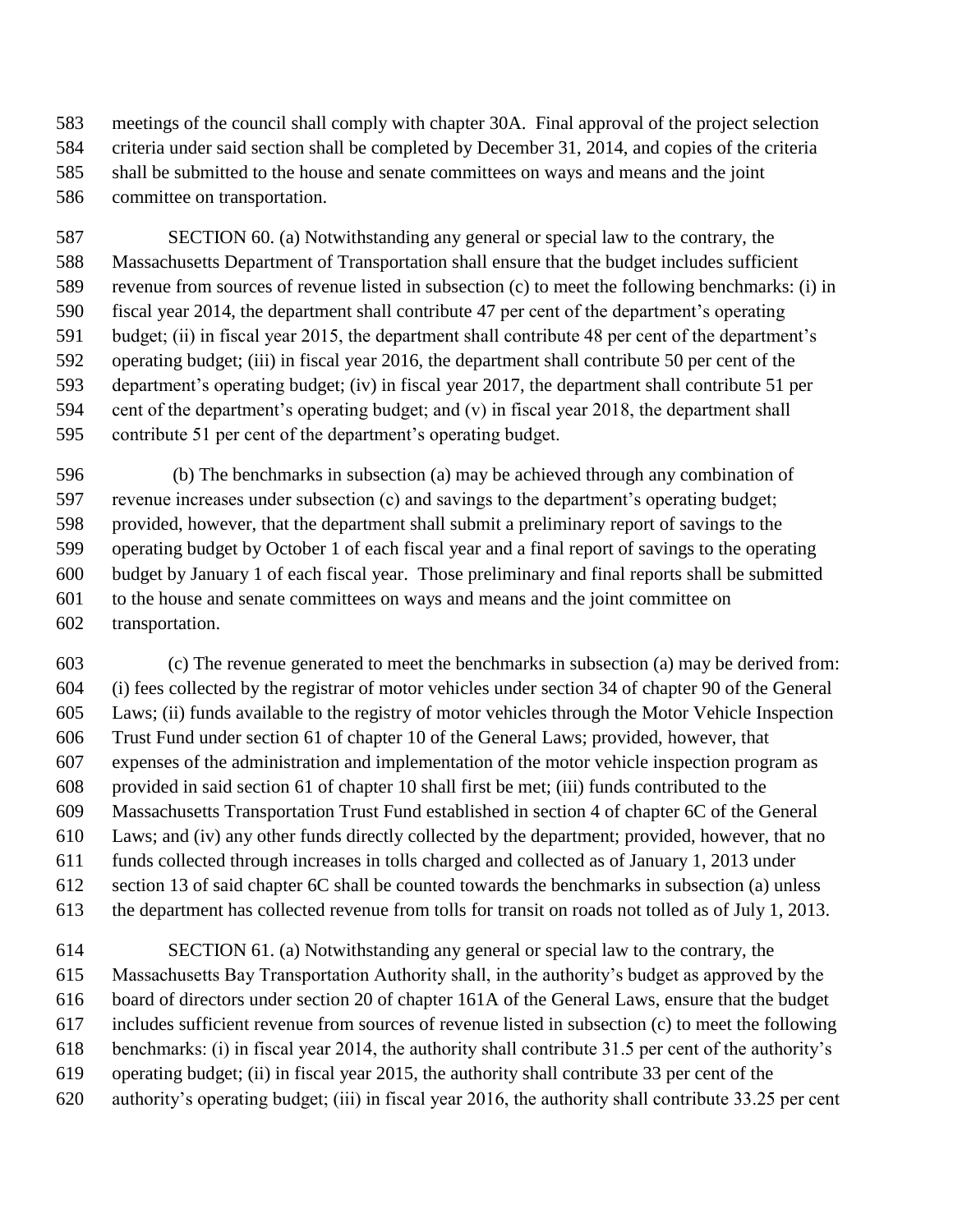of the authority's operating budget; (iv) in fiscal year 2017, the authority shall contribute 32.75 per cent of the authority's operating budget; and (v) in fiscal year 2018, the authority shall

contribute 34 per cent of the authority's operating budget.

 (b) The benchmarks in subsection (a) may be achieved through increasing nonfare revenues, increasing total fare revenues through ridership growth, increasing fare levels while accounting for potential loss of ridership from fare increases or from savings to the authority's operating budget; provided, however, that the authority shall submit a preliminary report of savings to the operating budget by October 1 of each fiscal year and a final report of savings to the operating budget by January 1 of each fiscal year to the house and senate committees on ways and means and the joint committee on transportation.

 (c) The revenue generated to meet the benchmarks in subsection (a) may be derived from any funds collected by the authority through fees and fares and any other funds directly collected by the authority; provided, however, that such revenue shall not include funds contributed to the Massachusetts Bay Transportation Authority State and Local Contribution Fund under section 35T of chapter 10 of the General Laws.

 (d) The authority shall not increase fares at intervals of less than 24 months or at an annual rate greater than 5 per cent.

 SECTION 62. (a) The department shall use the revenues generated in this act to comply with the second sentence of section 15 of chapter 6C of the General Laws requiring the salaries and benefits of employees of the department to be classified and funded as operating expenditures. The department shall comply with said section 15 on or before June 30, 2016.

 (b) The secretary of transportation, in consultation with the secretary of administration and finance, shall file a report regarding the department's compliance with the second sentence of said section 15 of said chapter 6C on or before August 1, 2013. The report shall include, but not be limited to: (1) the number of employees with salaries funded by capital expenditures in fiscal year 2013; (2) the total cost of employee salaries charged to capital expenditures in fiscal year 2013; (3) the number of employees and total cost of employee salaries that the department estimates will be moved from capital expenditures to operating expenditures in fiscal years 2014, 2015 and 2016; and (4) a strategy to dedicate a portion of the funds made available through compliance with this section to projects that are included in the authority's 5-year rolling capital investment plan as published in accordance with section 5 of chapter 161A of the General Laws. The report shall be filed with the joint committee on transportation, the house and senate committees on bonding, capital expenditures and state assets and the house and senate committees on ways and means.

 (c) The department shall use as necessary the extra bonding capacity or any portion thereof created by the removal of personnel costs from the capital budget pursuant to this section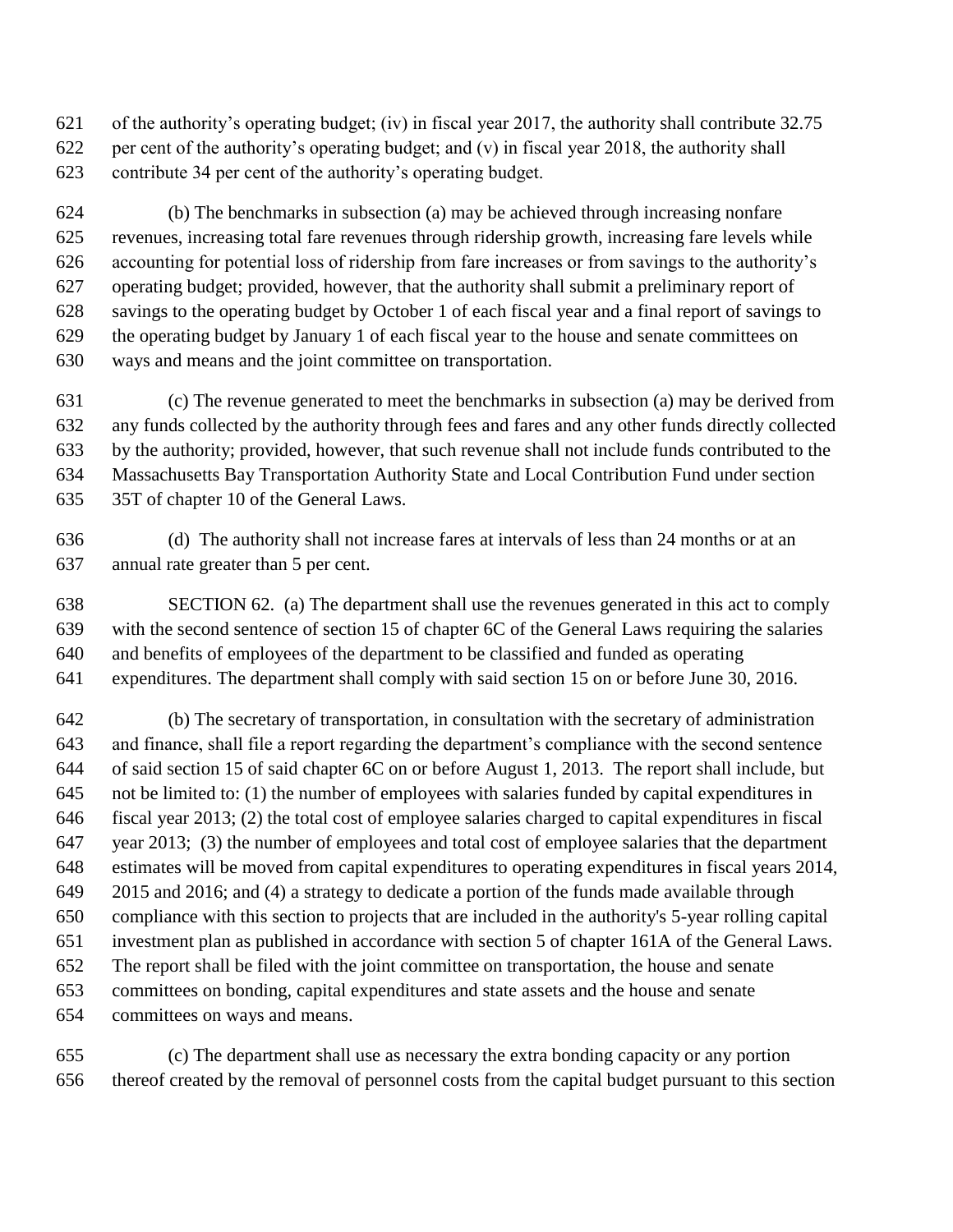to fund the capital costs associated with planning, design, permitting, engineering and construction of transportation projects.

 SECTION 63. Notwithstanding any general or special law to the contrary, each regional transit authority established under chapter 161B of the General Laws shall develop a comprehensive regional transit plan in consultation with the appropriate regional planning agency, the Massachusetts Department of Transportation, local employers and the business associations, labor organizations and transit authority riders. The plan shall include, but not be limited to: (1) a comprehensive assessment of transit services; (2) a thorough examination of the ridership trends for each line and service provided by the regional transit authority; (3) a performance analysis of existing services; (4) the development and evaluation of alternative service scenarios; (5) the development of a recommendation to better align service with local and regional demand; (6) the commonwealth's environmental policies; (7) fare rates and collection methods; (8) the region's job creation goals and employment needs; and (9) a determination of whether the regional transit authority's service is deployed in the most effective way possible to accommodate the transit needs of the region's workforce. The development of the plan shall include public hearings in different regions of the commonwealth and the opportunity to comment on a draft report.

 SECTION 64. There shall be a value capture commission consisting of the following 7 members: the secretary of transportation or a designee, who shall serve as chair; the secretary of administration and finance or a designee; and 5 members who shall be appointed by the governor, 2 of whom shall be representatives of business associations; 1 of whom shall represent organized labor; 1 of whom shall be a representative of the Massachusetts Municipal Association; and 1 of whom shall be a representative of a regional planning agency. The commission shall review and evaluate the policies and best practices of other jurisdictions used to obtain benefits from the increased value of adjacent properties as a result of public infrastructure projects or "value capture" and the current policies and mechanisms available within the commonwealth relative to value capture. The commission shall report to the general court on the effectiveness of the commonwealth's current value capture policies and recommend whether certain policies from other jurisdictions should be implemented as part of the comprehensive state transportation plan, required under section 11 of chapter 6C of the General Laws. A report of the commission's findings shall be filed with the clerks of the house of representatives and senate not later than March 1, 2014.

 SECTION 65. Notwithstanding any general or special law to the contrary, the Massachusetts Department of Transportation shall review the current status of the use of rights- of-way in the state highway system, the turnpike and the metropolitan highway system, all as defined in section 1 of chapter 6C of the General Laws. The review shall also present the current status of efforts by the department to collect rents or other compensation for the use of department-owned rights-of-way. The review shall also include, but not be limited to, an inventory of the owners of utilities or utility facilities that occupy department-owned rights-of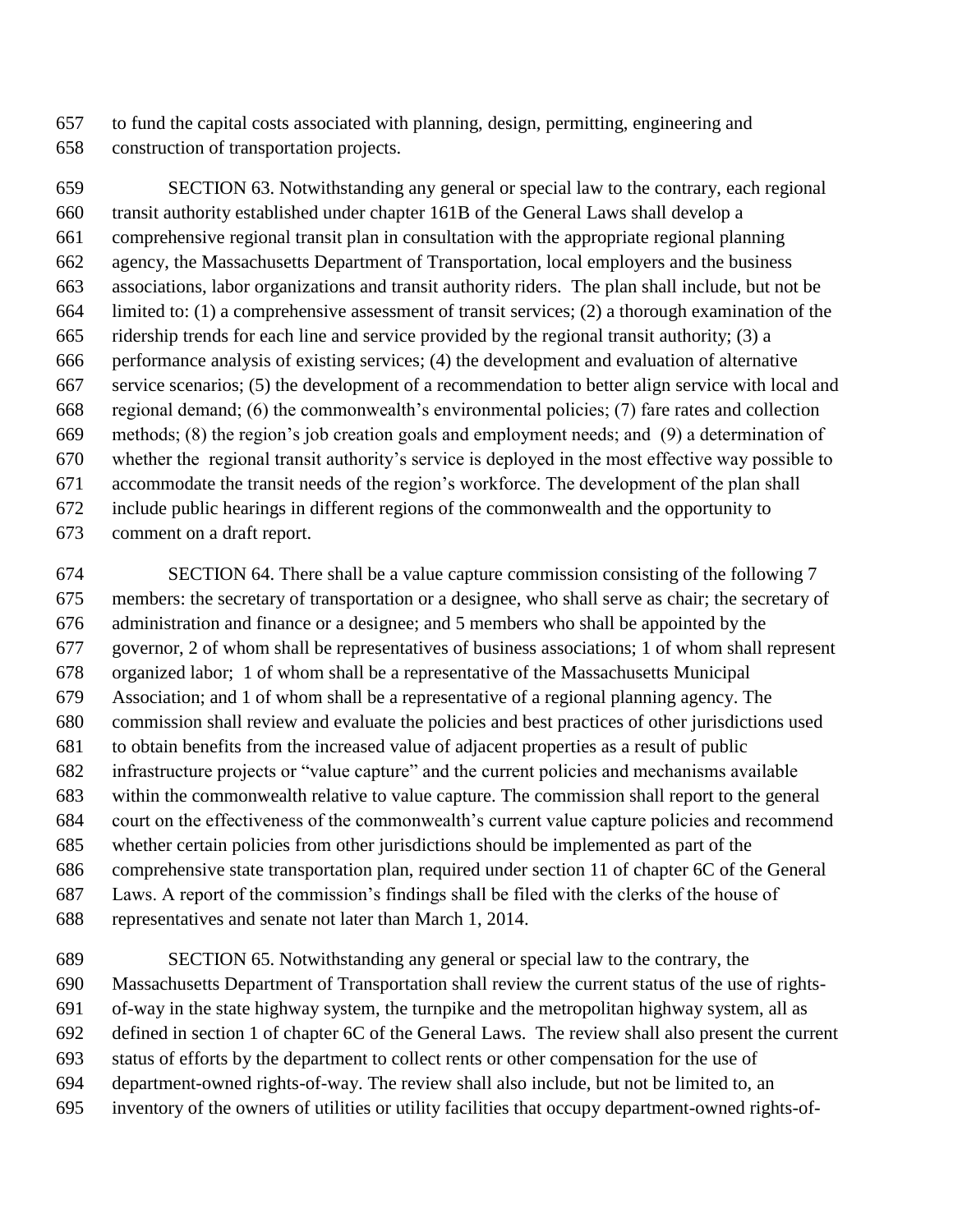way, according to town and either state route number or road name, as will most clearly identify the road or other transportation facility being referred to, and including underground facilities. For each owner of a utility or utility facility that occupies department-owned rights-of-way, the review shall state whether an easement or other agreement exists for the occupant's use of the right-of-way, whether that agreement is in writing, whether such agreement requires compensation to the department for the occupant's use of the right-of-way and if so, how much compensation, the due date of the compensation, whether the compensation has been paid and whether the compensation is monetary or non-monetary. For each owner of a utility or utility facility that occupies department-owned rights-of-way, the review shall also state whether the department knows if other occupants are also using that utility or utility facility, and if known to the department, shall identify all other occupants of that utility or utility facility. If the department knows that facilities exist on department-owned rights-of-way but does not know the identity of the owner, the review shall describe such facilities and shall characterize the owners as "unidentified owners".

 Provided further, that the department, in consultation with the department of public utilities and the owners of utilities and utility facilities, shall at the conclusion of the review, study and make recommendations on policies and reimbursement mechanisms for when it is necessary that a utility or utility facility, as defined under federal law, be relocated by the division of highways or the Massachusetts Bay Transportation Authority because of construction of a project. The department shall review the current provisions of section 44 of chapter 6C of the General Laws and section 5 of chapter 161A of the General Laws, specifically current thresholds for eligible projects, the annual cap on the total reimbursement by the department and the reimbursement formula for the total costs of functional replacements of utility lines or real properties. The department shall recommend a utility reimbursement formula that takes into account, but is not limited to, the following factors: whether the project is to be reimbursed federally, in whole or in part, or to be paid by the commonwealth, in whole or in part; if the utility facility is to be reimbursed, in whole or in part or does not qualify for federal reimbursement; if the relocation shall by performed by the employees of the owner; and the nature of the project.

 The department shall file a report containing the department's findings from the review of the current status of the use of rights-of-way in the state highway system, the turnpike and the metropolitan highway system and the study on utility reimbursement mechanisms, together with any recommended legislation, with the clerks of the house and senate, the joint committee on transportation, the joint committee on telecommunications, utilities and energy, the house and senate committees on ways and means and the house and senate committees on bonding, capital expenditures and state assets on or before March 1, 2014.

 SECTION 66. Notwithstanding the provisions of any general or special law to the contrary, the Massachusetts Bay Transportation Authority shall expend funds on capital investment projects, including the green line extension project and the south coast rail project,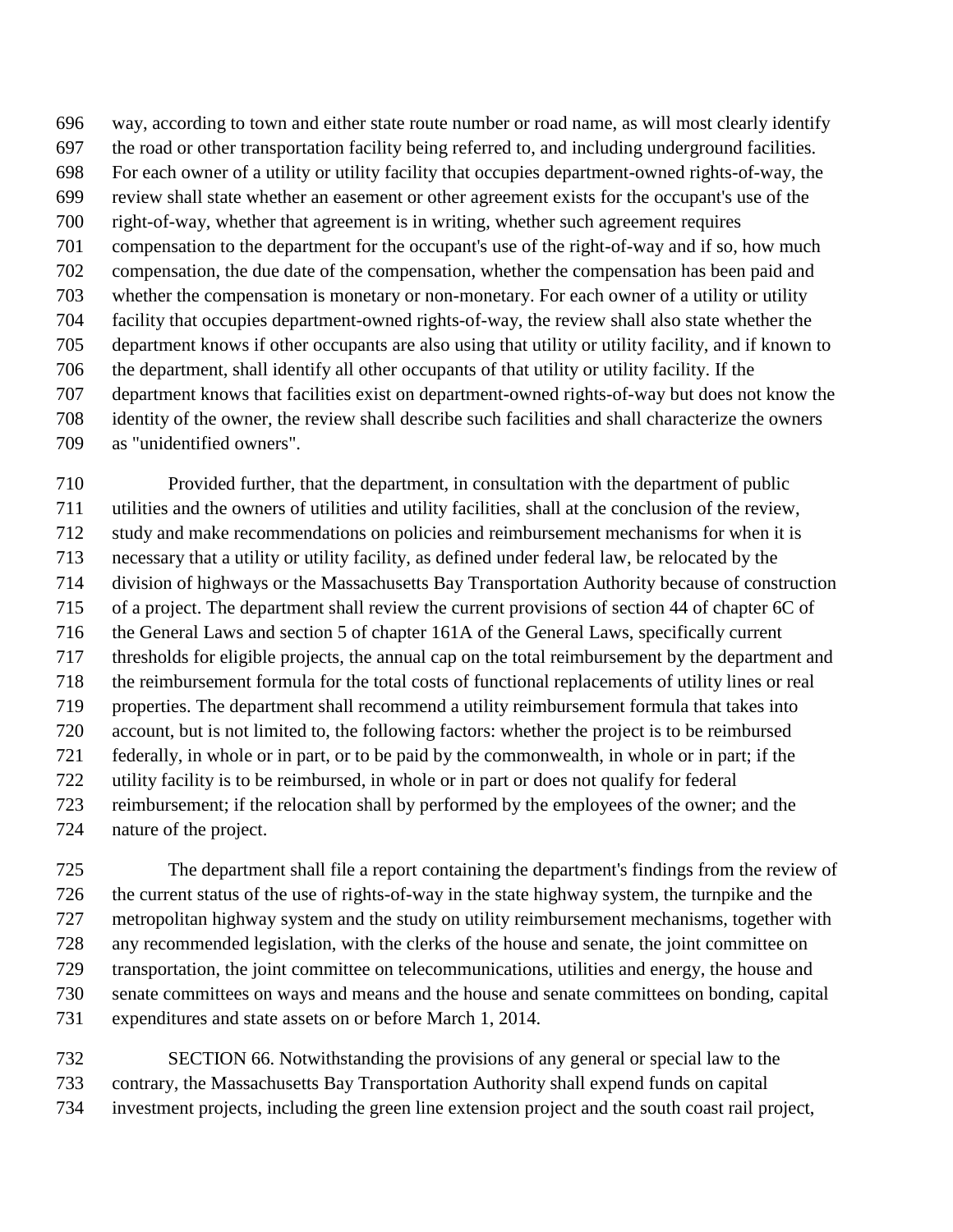that are listed in the authority's 5-year rolling capital investment plan as published in accordance with section 5 of chapter 161A of the General Laws.

 SECTION 67. On or before December 31, 2013, The Massachusetts Department of Transportation shall develop a comprehensive tolling plan for additional interstate and limited access state highways within the commonwealth on or before July 1, 2018, which shall consider equity issues, revenue benchmarks established by state law, policy objectives, diversion issues, cost and consistency with the current highway program and necessary waivers or approvals from the Federal Highway Administration to toll additional interstate highways and which also shall examine a regional value pricing program, road pricing program and other available tolling options.

 SECTION 68. (a) The transportation performance and asset management advisory council shall, pursuant to section 12A of chapter 6C of the General Laws, and in consultation with federal, state and local transportation agencies, regional planning agencies and other governmental agencies, develop and present to the board of directors of the Massachusetts Department of Transportation for approval such procedures and requirements as are necessary for the administration of the performance and asset management system on or before November 1, 2013. This shall include, at a minimum:(1) a comprehensive plan for the development and integration of an asset management and performance information system with long-term statewide planning processes; (2) an analytical process or decision support tool that allows for the estimation of capital investment needs of such systems over time; and (3) an asset investment prioritization method by such systems, including the possible use of a quantifiable project prioritization mechanism such as a numeric scoring system.

 (b) The recommendations shall also include areas of necessary training, data storage and collection, reporting practices, development of program for implementation, budgeting and funding, and other issues related to asset management that may arise from time to time in the management of such system.

 SECTION 69. The integrated asset management system, as required by section 12 of chapter 6C of the General Laws, shall be complete and operational on or before July 1, 2014.

 SECTION 70. Corporations that filed as a utility corporation under section 52A of chapter 63 of the General Laws before or in the taxable year ending on or before December 31, 2013, shall not be eligible to deduct from net income, the net operating losses described in paragraph 5 of section 30 of said chapter 63 for losses sustained prior to the taxable year beginning on or after January 1, 2014.

 SECTION 71. Nothing in section 37 shall restrict the authority of the commissioner of revenue under subsection (j) of section 38 of chapter 63 of the General Laws, nor shall it affect the continuing validity or application of regulations adopted under subsection (f) of said section 38 of said chapter 63 in effect as of the effective date of this act.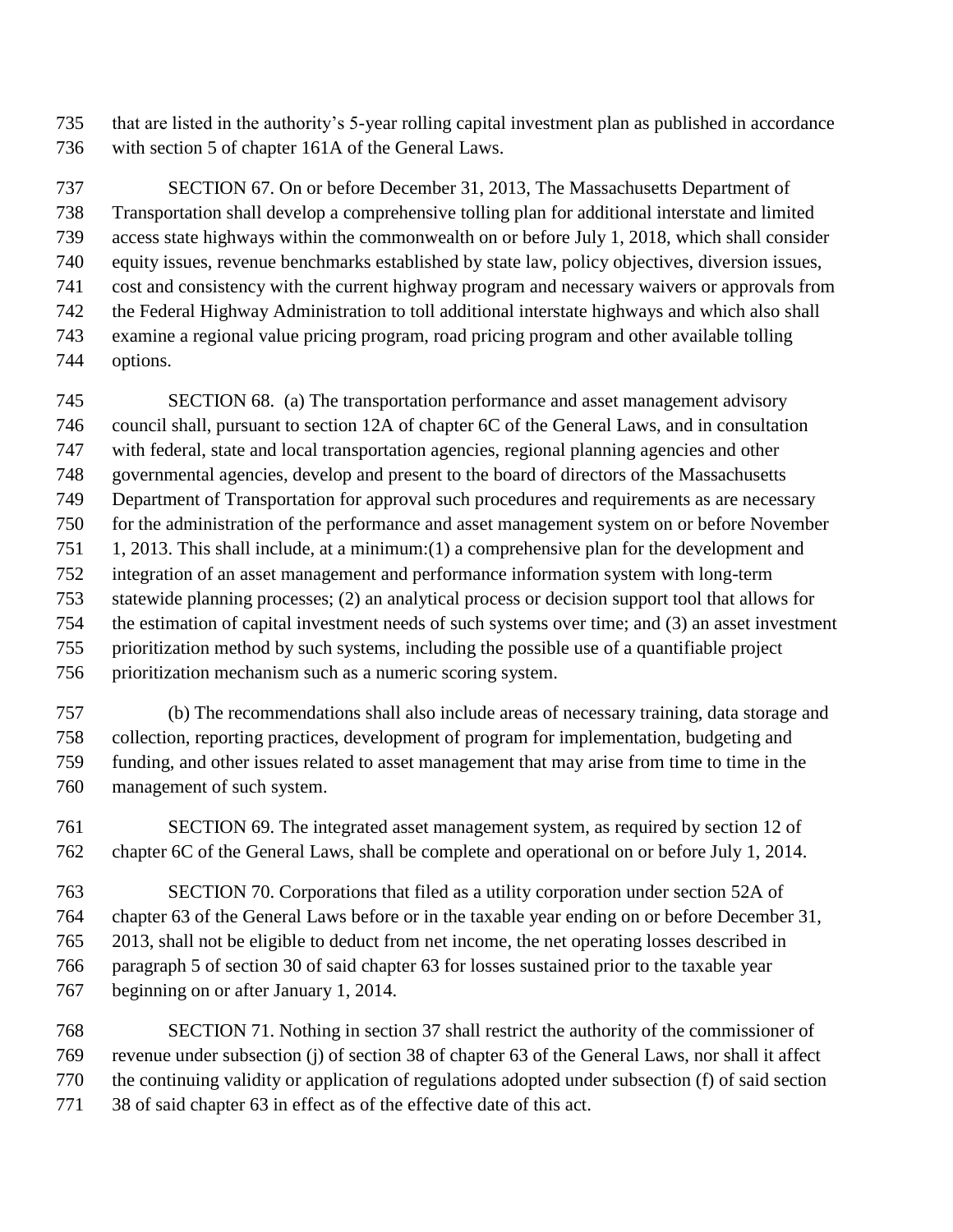SECTION 72. A manufacturer, wholesaler, vending machine operator, unclassified acquirer or retailer, as defined in section 1 of chapter 64C of the General Laws, and a stamper appointed by the commissioner under section 30 of said chapter 64C who, as of the commencement of business 7 days after the effective date of this act, has on hand any cigarettes for sale or any unused adhesive or encrypted stamps, shall make and file with the commissioner within 20 days a return, subscribed and sworn to under the penalties of perjury, showing a complete inventory of such cigarettes and stamps and shall, at the time such manufacturer, wholesaler, vending machine operator, unclassified acquirer, retailer or stamper is required to file such return, pay an additional excise of 50 mills per cigarette on all cigarettes and all unused adhesive and encrypted stamps upon which an excise of only 100½ mills has previously been paid. Chapters 62C of the General Laws and 64C of the General Laws relative to the assessment, collection, payment, abatement, verification and administration of taxes, including penalties, shall apply to the excise imposed by this section.

 SECTION 73. The Massachusetts Department of Transportation shall undertake an analysis of the air quality impacts of the Central Artery Project and associated transit commitments completed to date. The analysis shall be conducted in cooperation with the Boston Region Metropolitan Planning Organization and shall report on the levels of Volatile Organic Compounds, Oxides of Nitrogen, and Carbon Monoxide in the MPO region and Eastern Massachusetts. The results of the analysis shall be provided to the Joint Committee on Transportation within six months of the effective date of this act.

 SECTION 74. The Massachusetts Department of Transportation shall study and report on the feasibility of establishing additional interstate tolls along the borders of the Commonwealth. The report shall examine the several options available to the Commonwealth to pursue border tolls, including, but not limited to, seeking a federal waiver, reaching interstate or regional agreements or the Commonwealth's ability to establish border tolls in the event of proposed changes to federal law on interstate highway tolling. The department shall file its report along with any legislative recommendations with the house and senate committees on ways and means and the joint committee on transportation on or before December 31, 2013.

 SECTION 75. (a) Notwithstanding any general or special law to the contrary, the Massachusetts Bay Transportation Authority shall, not later than January 1, 2014, issue a request for proposals to sell, license or rent naming or sponsorship rights for all subway, bus or commuter rail stations or other assets operated and owned by the authority. A request for proposals shall be for a specified term, renewable at the sole discretion of the authority.

 (b) The secretary of transportation shall direct all revenues generated by the Massachusetts Bay Transportation Authority under this section to be used on mass transit capital expansion projects.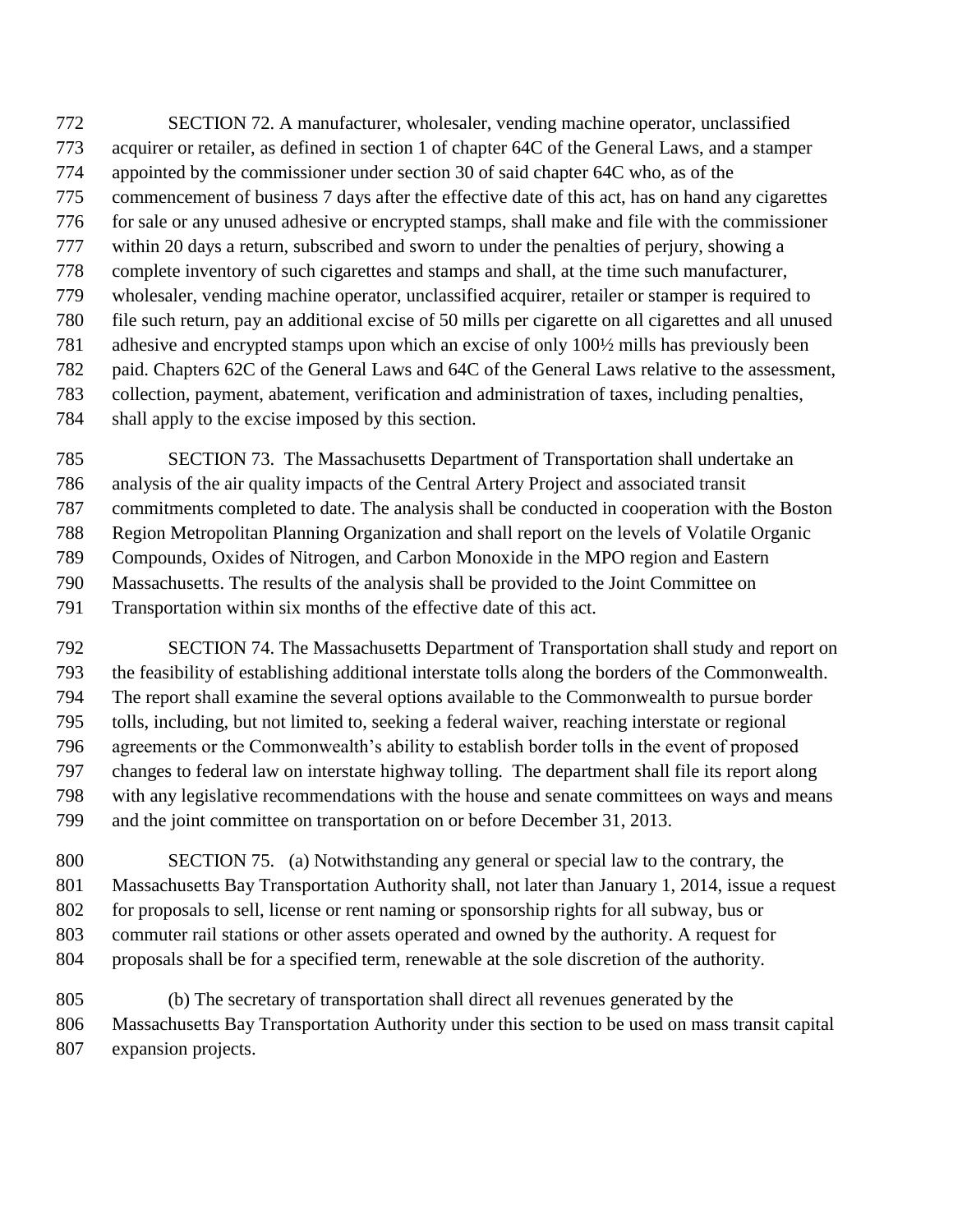- SECTION 76. Within 90 days after the effective date of this act, the Massachusetts Department of Transportation shall provide to the joint committee on transportation and the house and senate committees on ways and means a plan to implement a proposed fee structure for collecting tolls for transit over the turnpike between interchange 1 in the town of West
- Stockbridge and interchange 6 in the city of Springfield at interstate highway route 291,
- inclusive, which shall include, but not be limited to, the proposed fees, assumptions used to set
- the fees and a timeline to implement collection of the fees.

 SECTION 77. There shall be a tax fairness commission to study the federal, state and local tax laws applicable to residents of the commonwealth. The commission shall review and evaluate the equity of historical tax rates and methods in relation to the changing income and wealth of residents of the commonwealth since 1990. The commission shall examine the experiences and policy efforts of other states relating to tax fairness.

 The commission shall file a report with the clerks of the senate and house of representatives not later than March 1, 2014. The report shall include, but not be limited to: (i) the total amount of taxes currently paid by individuals at various income levels; (ii) the effects that changes to tax laws would have on individuals of all income levels; (iii) the changes in revenue collected by the commonwealth as a result of tax law revisions; (iv) the adequacy of revenue generated by individuals, businesses and any other tax types; (v) tax rates necessary to fund investment in public infrastructure; (vi) tax rates necessary to promote prosperity for all residents; (vii) restrictions on tax changes under Article XLIV of the Amendments to the Constitution; (viii) recommendations for changes in laws to achieve an equitable and adequate 829 system of taxation; (ix) the best practices of other states; (x) tax rates necessary to ensure economic competitiveness with peer and competitor states; (xi) tax rates necessary to avoid destabilization of household budgets or undue hardships for citizens; and (xii) tax rates necessary to foster and encourage robust private sector investment in capital equipment and the state's work force.

 The commission shall consist of the secretary of administration and finance or the secretary's designee; the minority leader of the house of representatives or a designee; the minority leader of the senate or a designee; the chairs of the house and senate committees on ways and means or the chairs' designees; the house and senate chairs of the joint committee on revenue or the chairs' designees, who shall serve as co-chairs of the commission; a representative of the Massachusetts Budget and Policy Center; a representative of the Massachusetts Taxpayers Foundation; a representative of the Kitty and Michael Dukakis Center for Urban and Regional Policy; a representative of the Pioneer Institute; and 4 members to be appointed by the governor, 1 of whom shall represent labor and 2 of whom shall have expertise in economics or tax policy.

 SECTION 78. Notwithstanding any general or special law to the contrary, the secretary of transportation and the general manager of the Massachusetts Bay Transportation Authority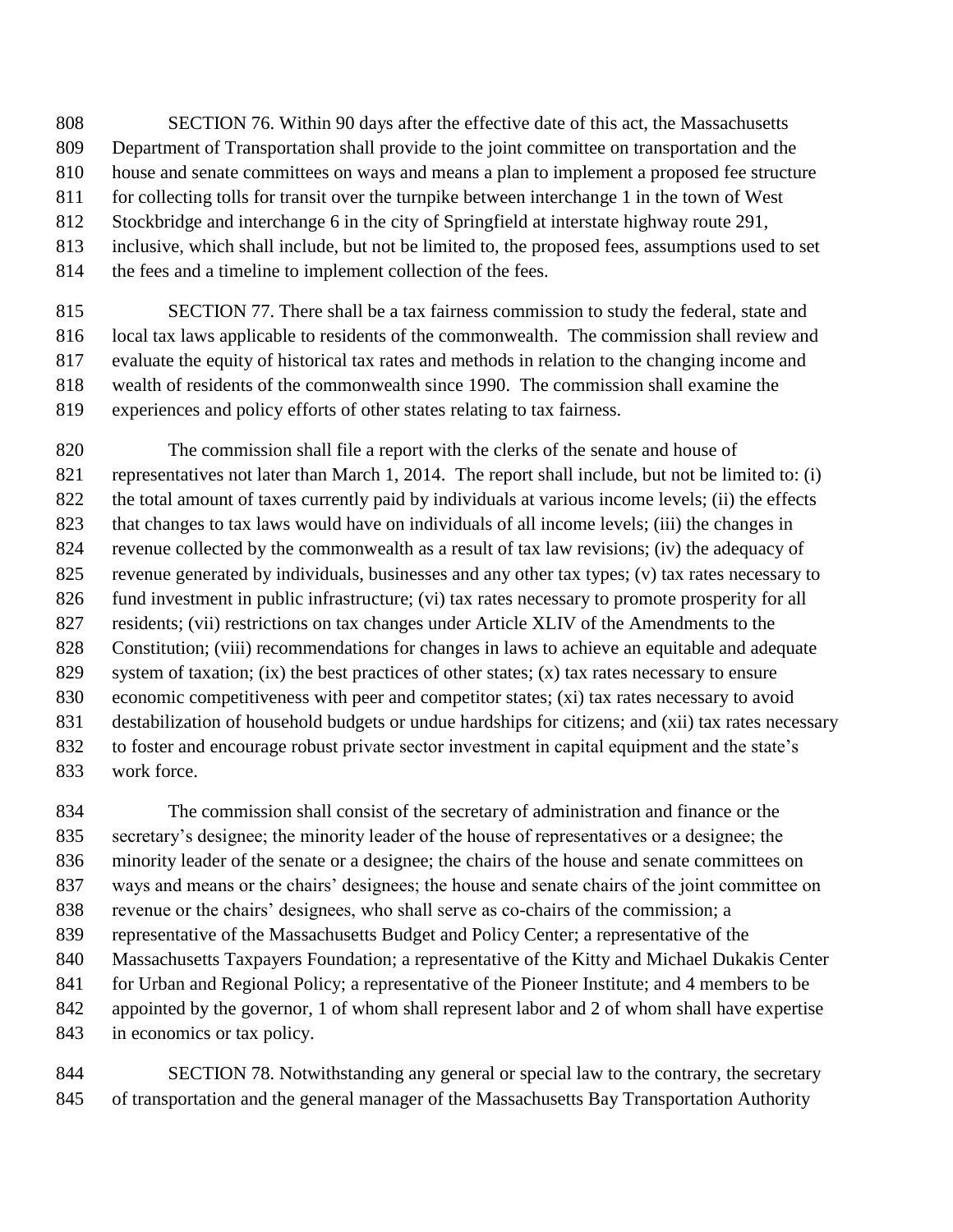shall meet with the secretary of administration and finance and the house and senate committees on ways and means on the fiscal status of the Massachusetts Department of Transportation and the Massachusetts Bay Transportation Authority in January and July of each year. The first meeting under this section shall occur not later than December 31, 2013.

 Not less than 15 days prior to each meeting, the secretary of transportation shall submit a report to the secretary of administration and finance and the house and senate committees on ways and means detailing: (i) year-to-date revenues collected, projected revenues and expenditures for the current fiscal year; (ii) projected revenues and expenditures for the next 5 fiscal years; (iii) changes in revenue and expenditure projections from the previous semiannual report; (iv) reasons for any changes from previous projections; (v) progress made toward achieving revenue and savings targets set for fiscal years 2017 and 2018; and (vi) a plan detailing how the fiscal year 2017 and fiscal year 2018 targets will be achieved.

 In order to comply with clause (vi), the report submitted prior to the July 2015 meeting shall identify any potential changes to the fare and fee structure necessary to achieve the benchmarks set forth in sections 60 and 61 for fiscal year 2017 and fiscal year 2018. If the report proposes to increase the fare and fee structure by 5 per cent, the report shall include an estimate of additional support from the Commonwealth Transportation Fund or other revenue and saving initiatives necessary to limit increases to not more than 5 per cent every 24 months.

 SECTION 79. Notwithstanding any general or special law to the contrary, the Massachusetts Bay Transportation Authority shall, as mandated by section 14 of chapter 132 of the acts of 2012, issue a report on revenues collected through the use of sponsorship agreements. The report shall include, but not be limited to, an analysis of revenues collected, offers to sponsor which have been declined and attempts to increase and promote sponsorship opportunities. The report and recommendations shall be filed with the clerks of the house of representatives and the senate and to the house and senate committees on ways and means and 871 the joint committee on transportation not later than August 30, 2013.

 SECTION 80. Notwithstanding any general or special law to the contrary, the Massachusetts Bay Transportation Authority shall create a pilot program at 3 high-volume parking station facilities dedicating not more than 10 per cent of the available parking to customers willing to pay an increased premium for a reserved parking spot that is guaranteed to be available to them if they arrive at the spot before a certain hour, as determined by the authority; provided, however, that all net proceeds received as a result of the pilot program shall be dedicated to the authority.

 SECTION 81. Notwithstanding any general or special law to the contrary, the Massachusetts Bay Transportation Authority shall issue a request for proposals from business, civic and nonprofit entities to enter into sponsorship agreements for providing transportation services beyond the current hours of operation.